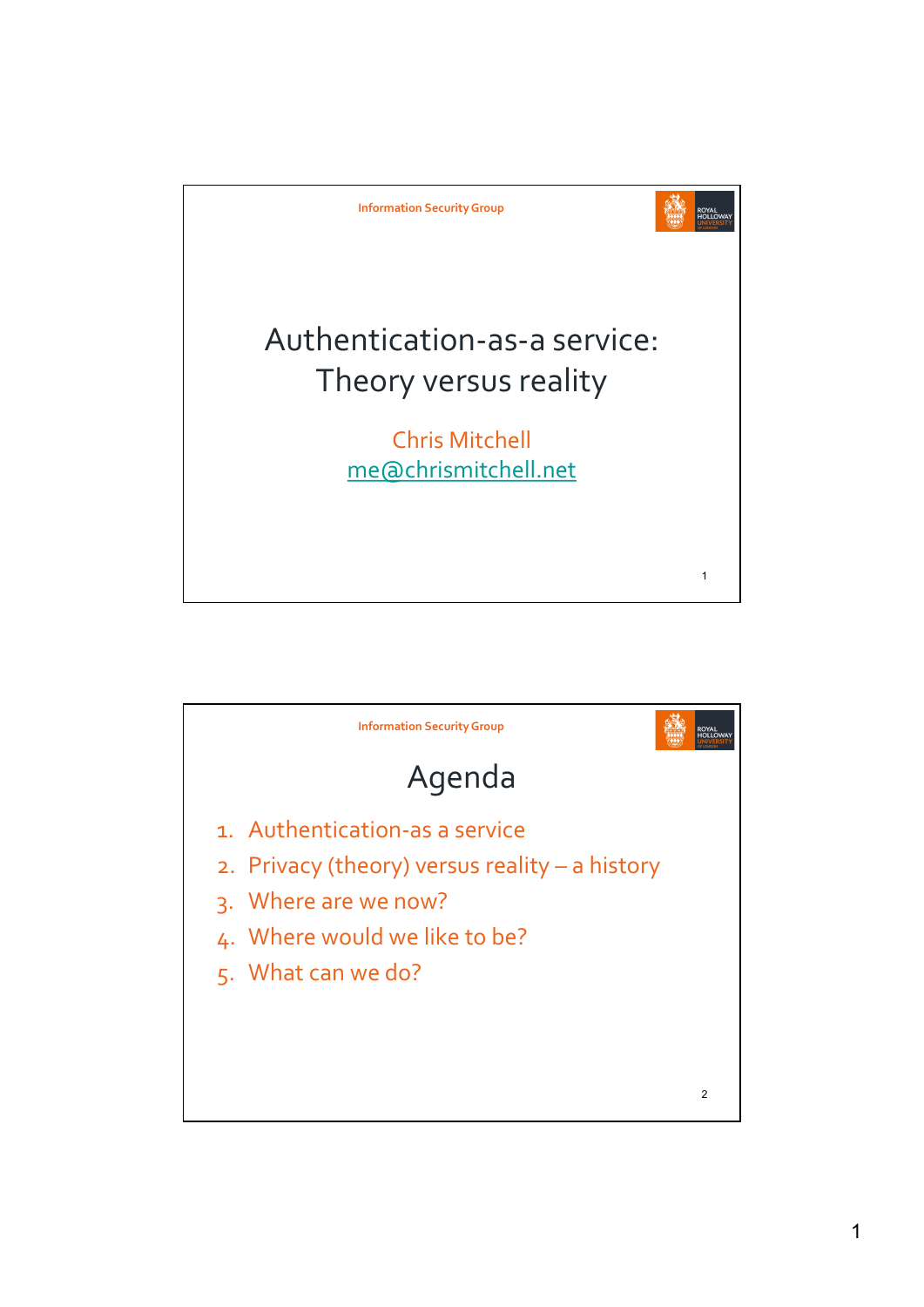

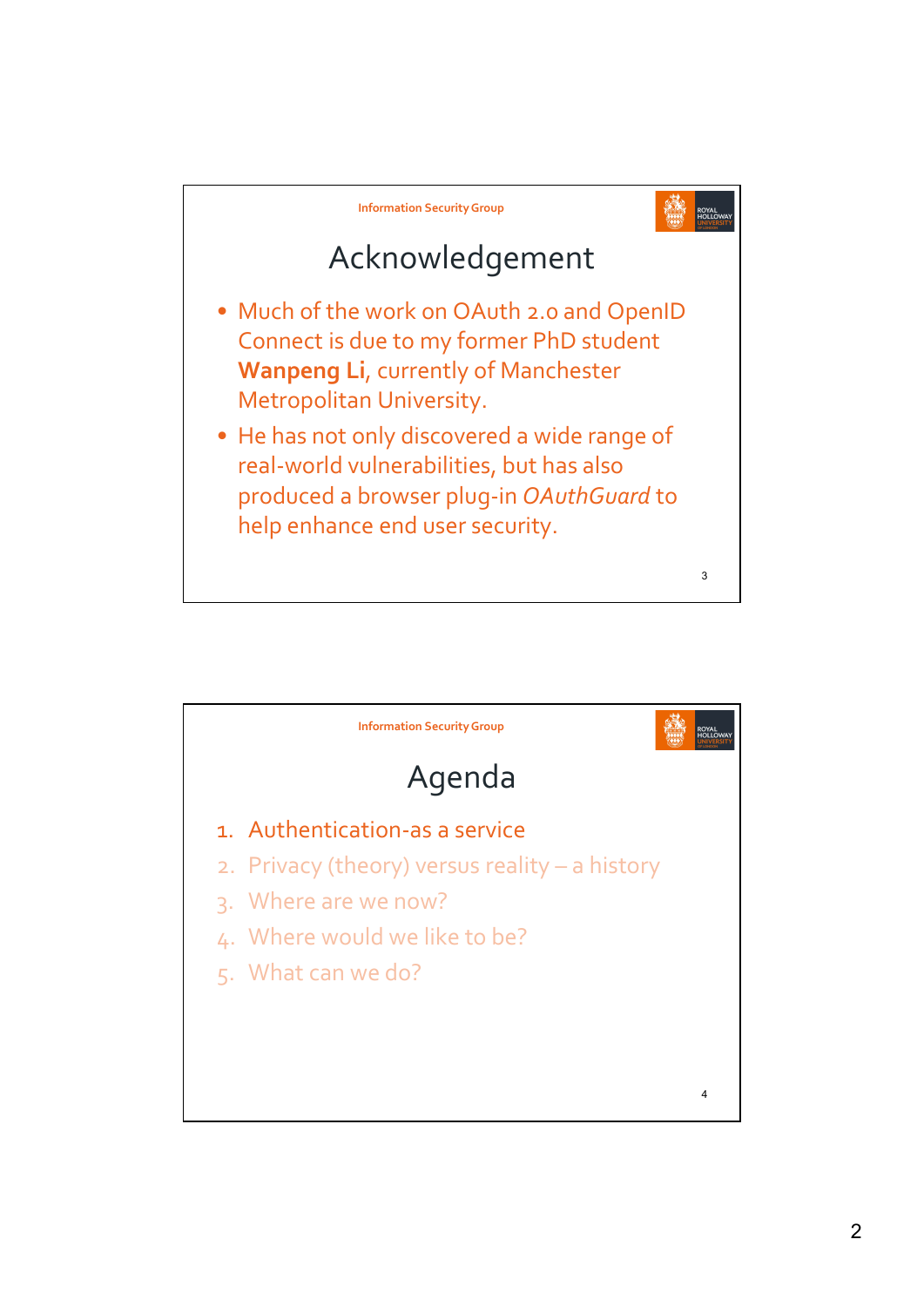

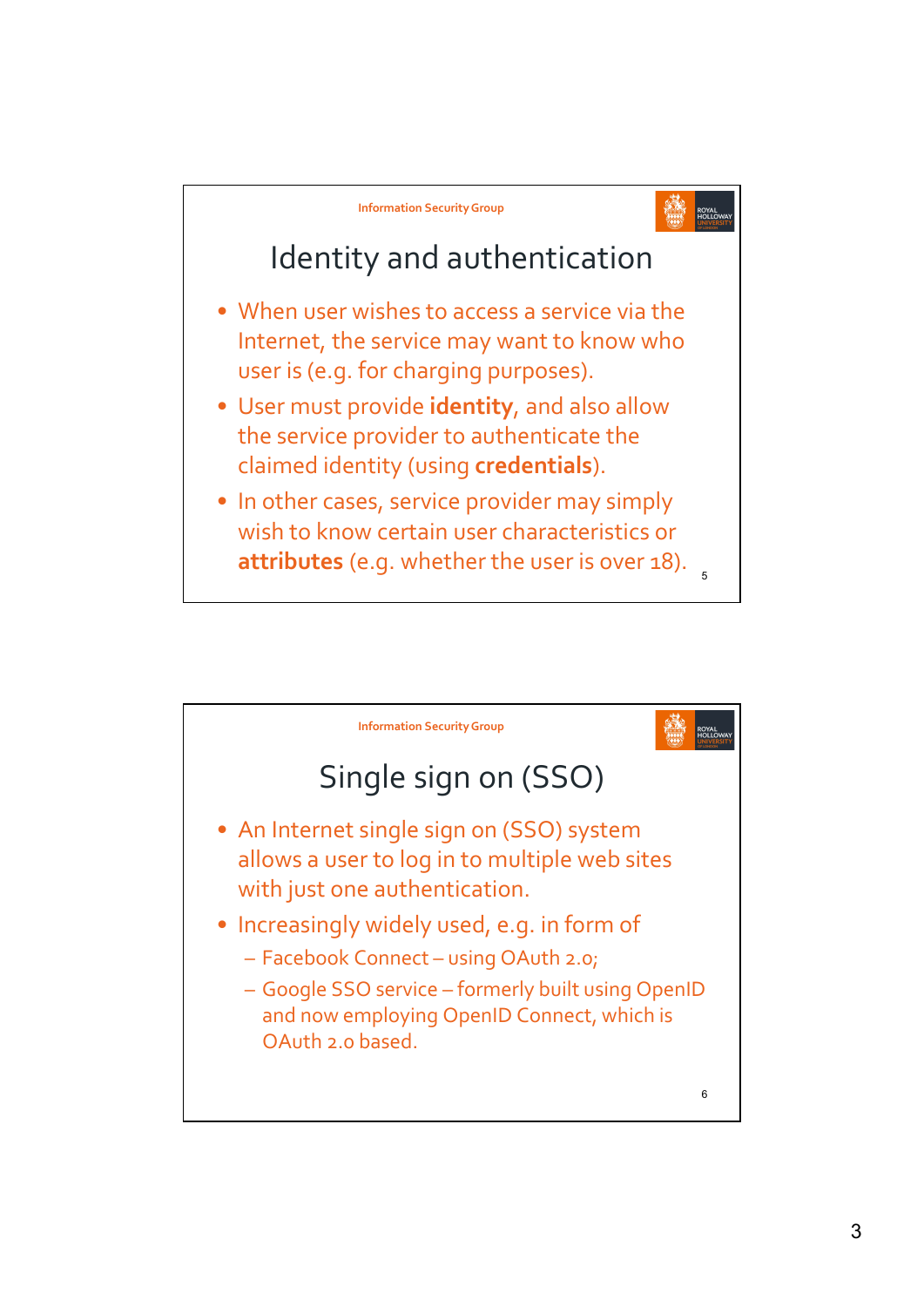

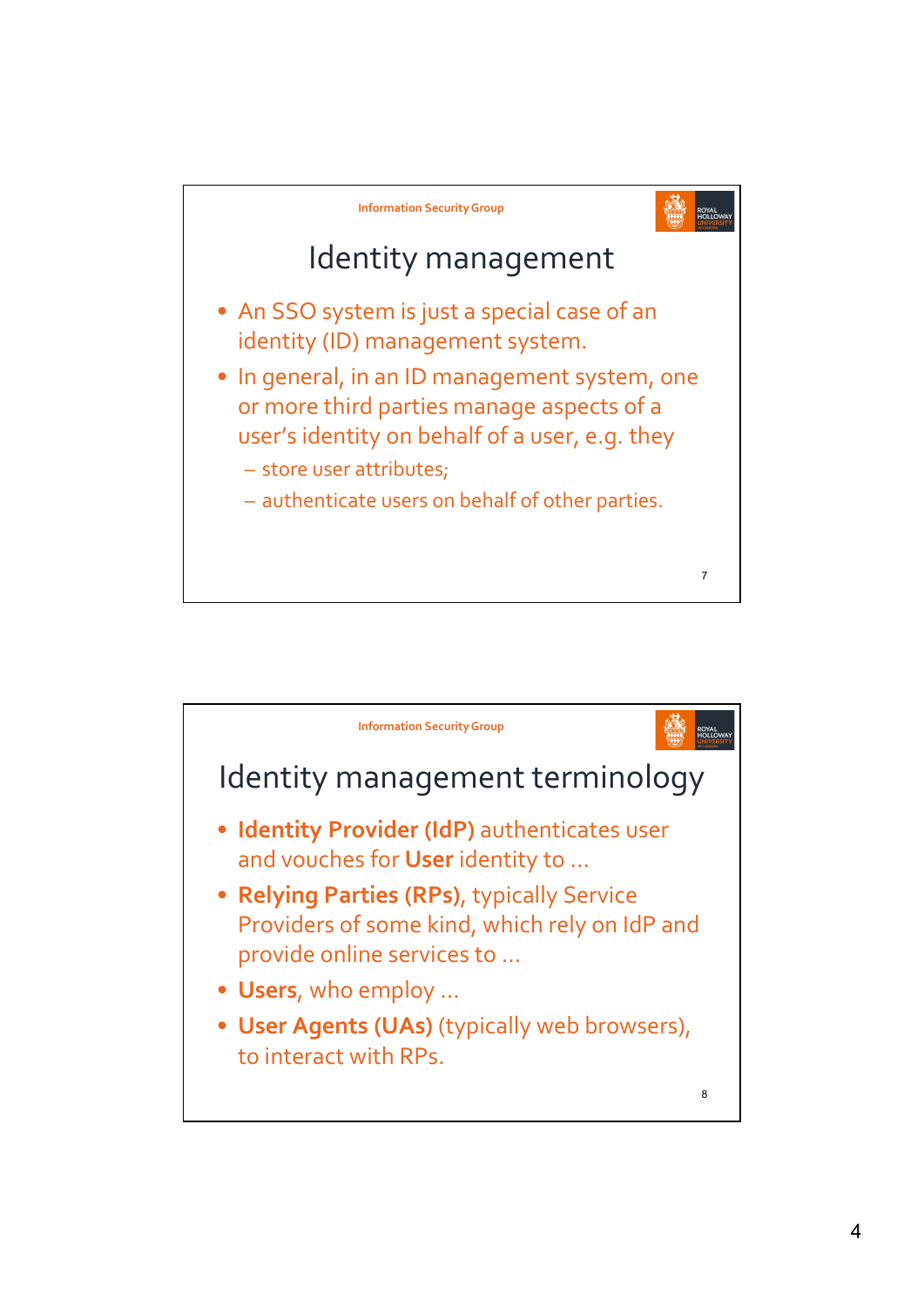

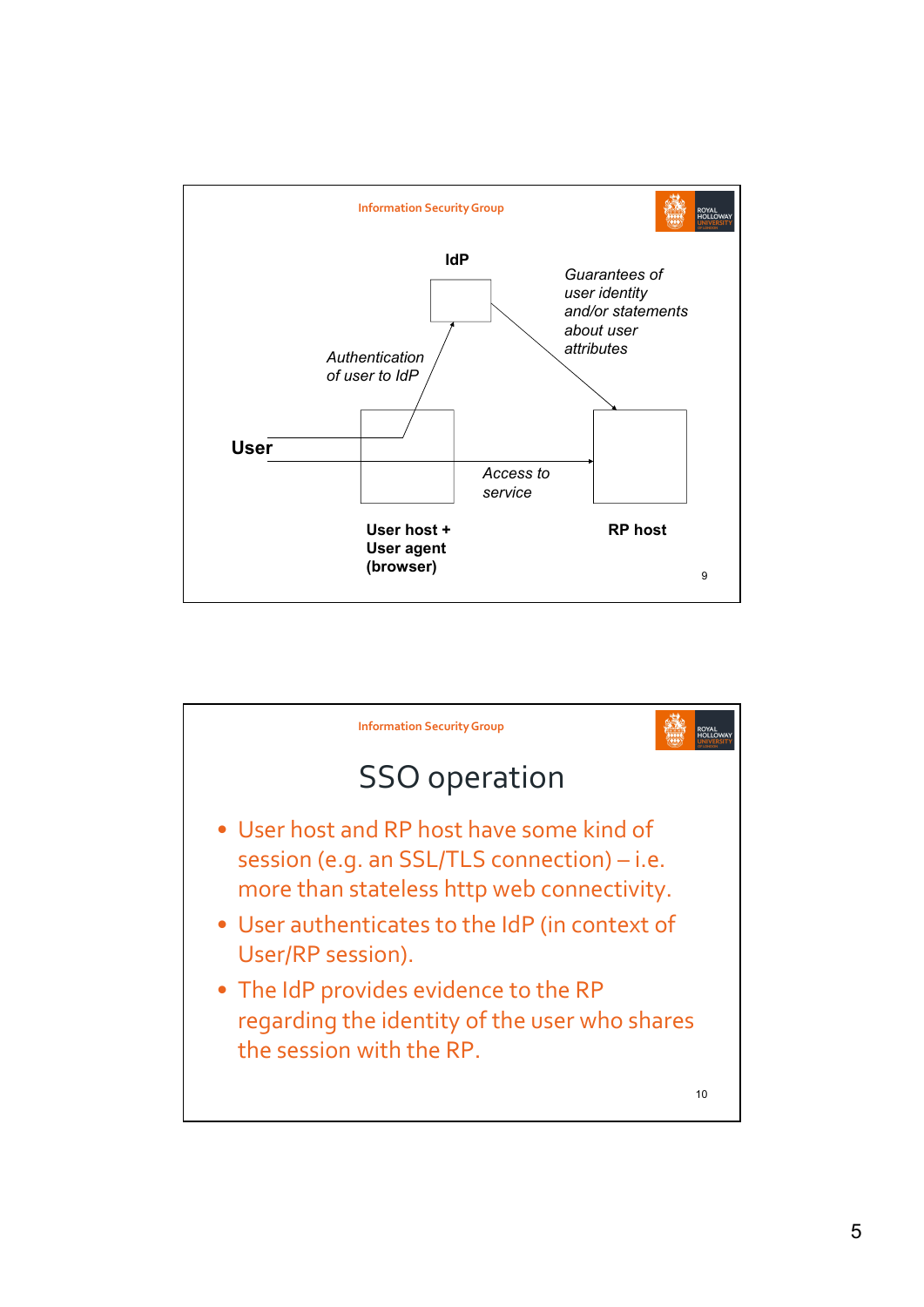

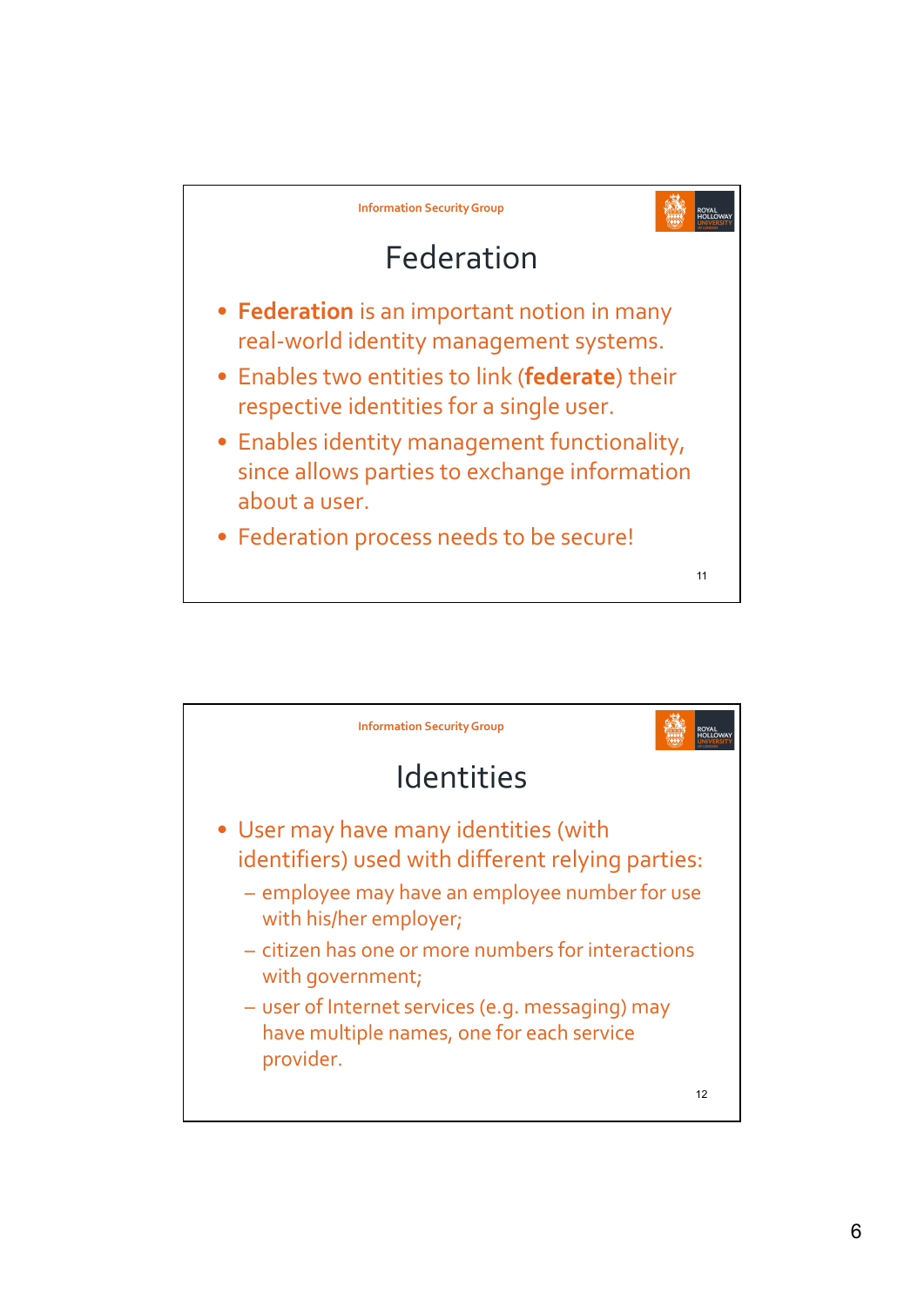

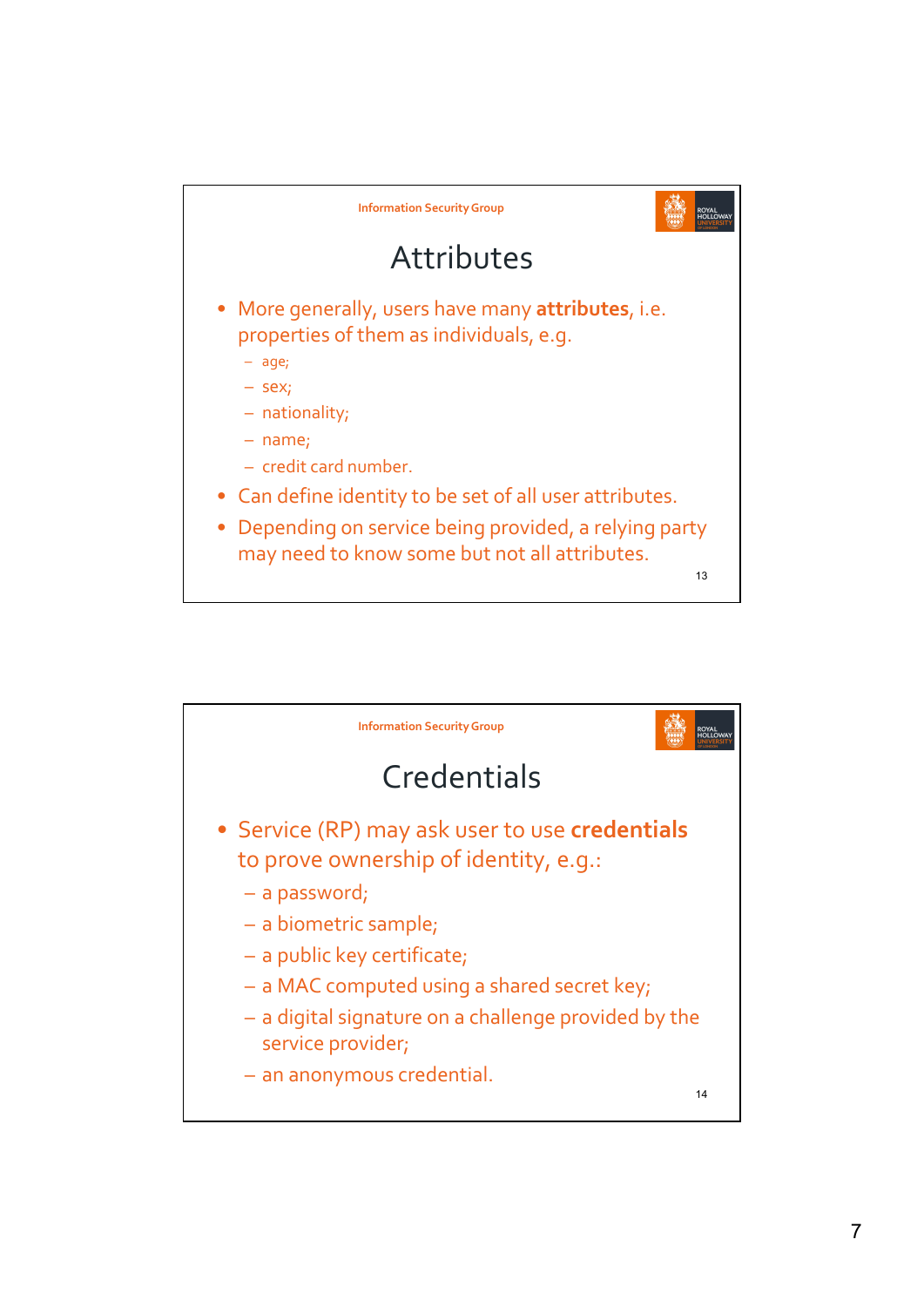

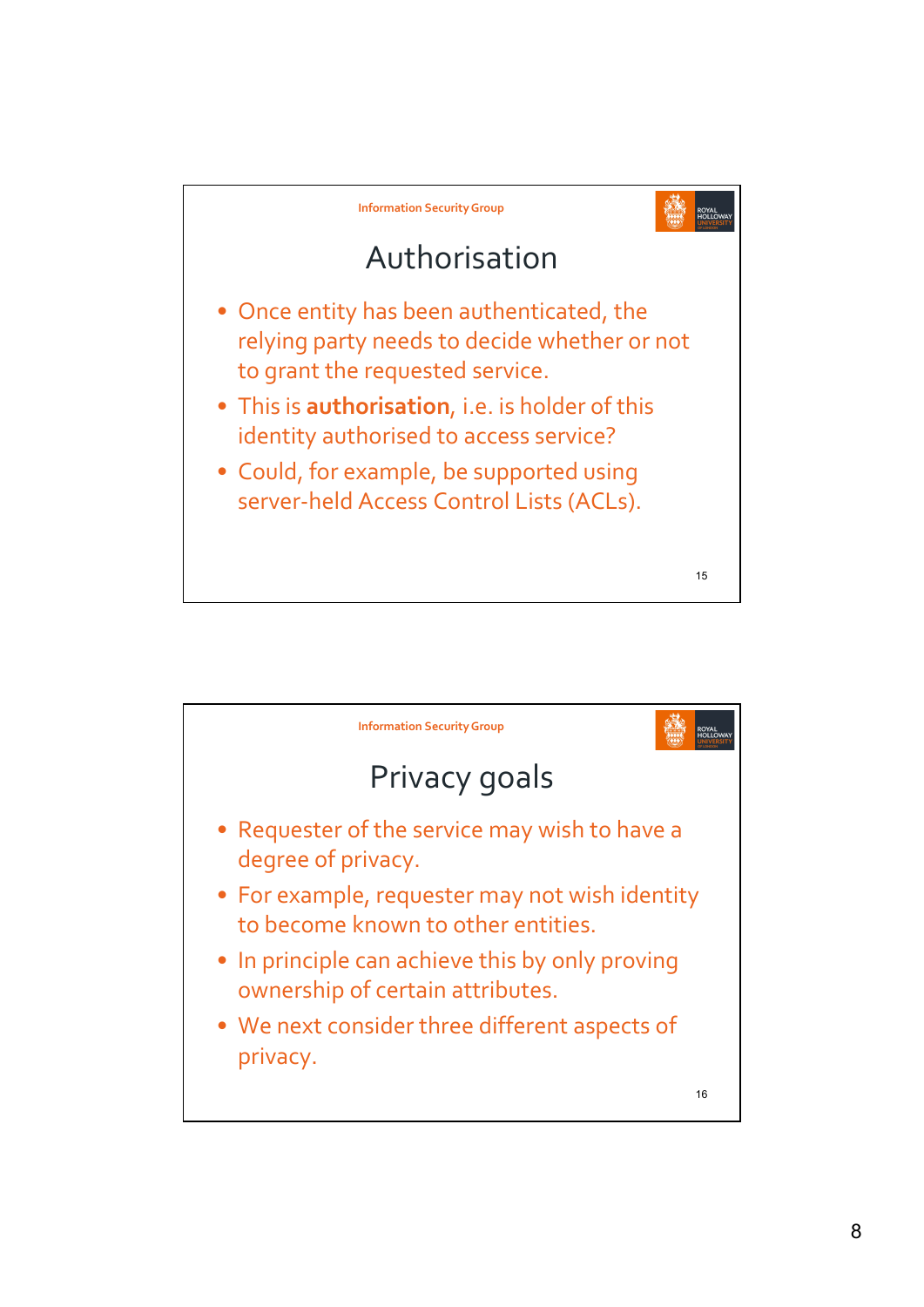

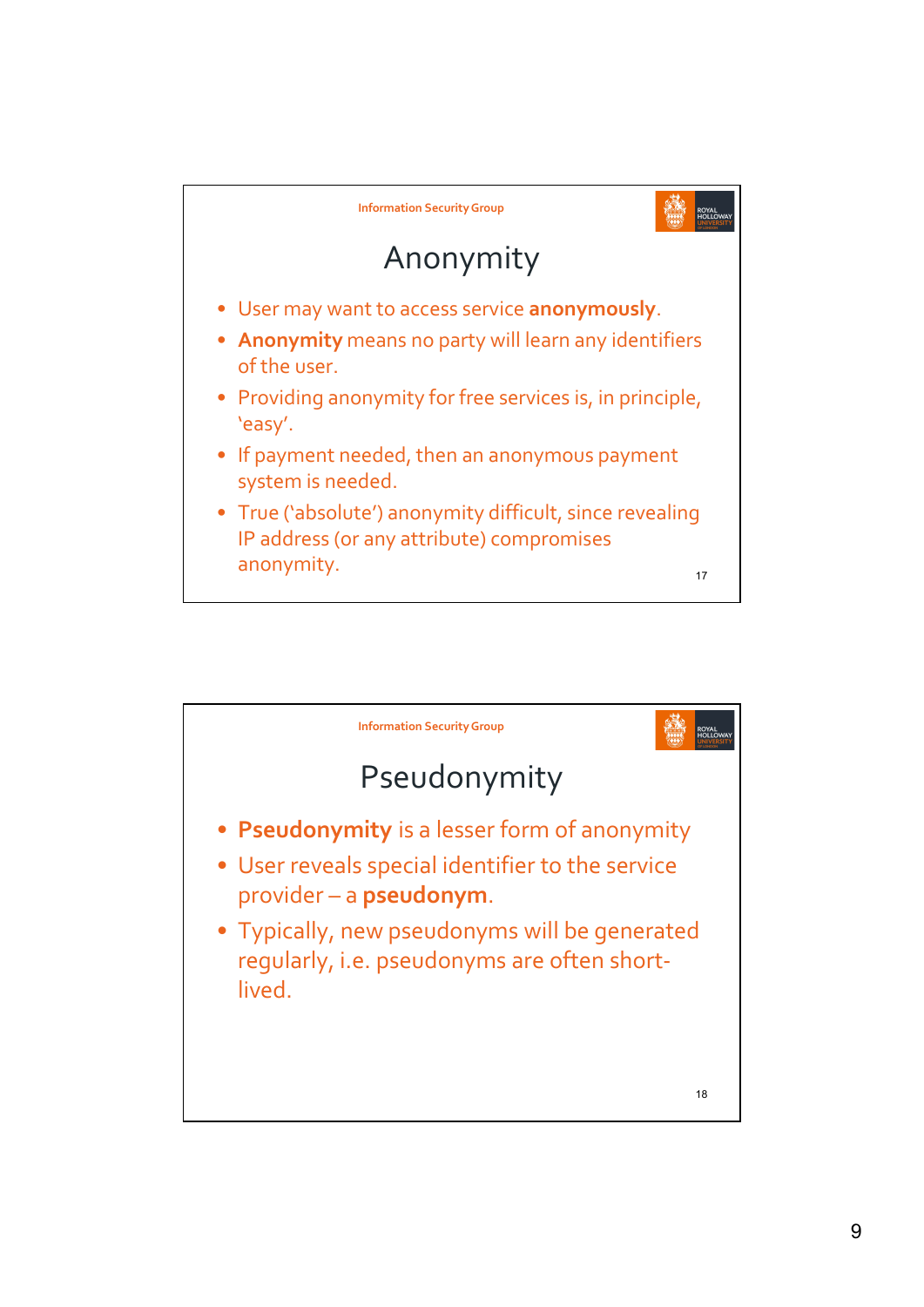

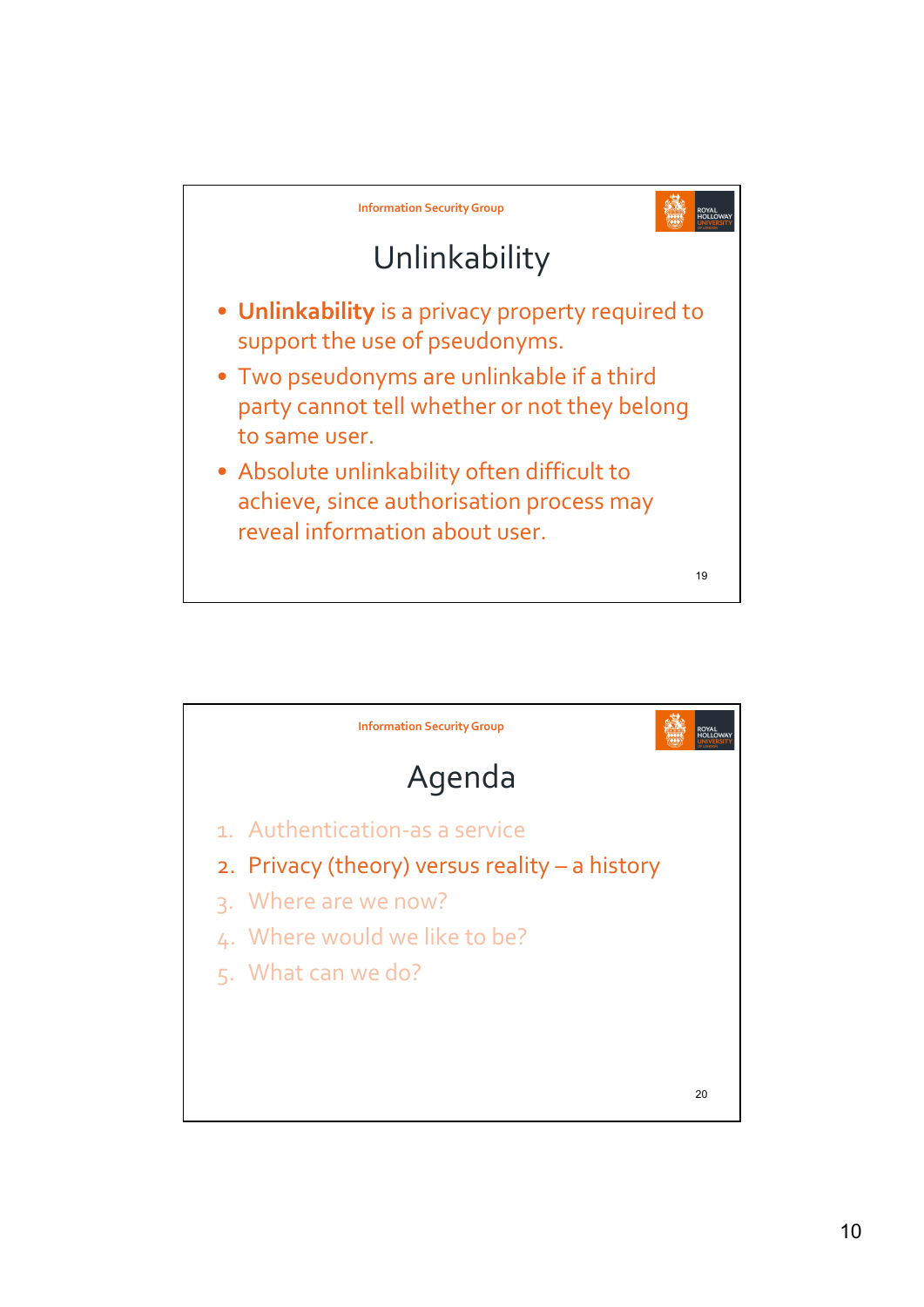

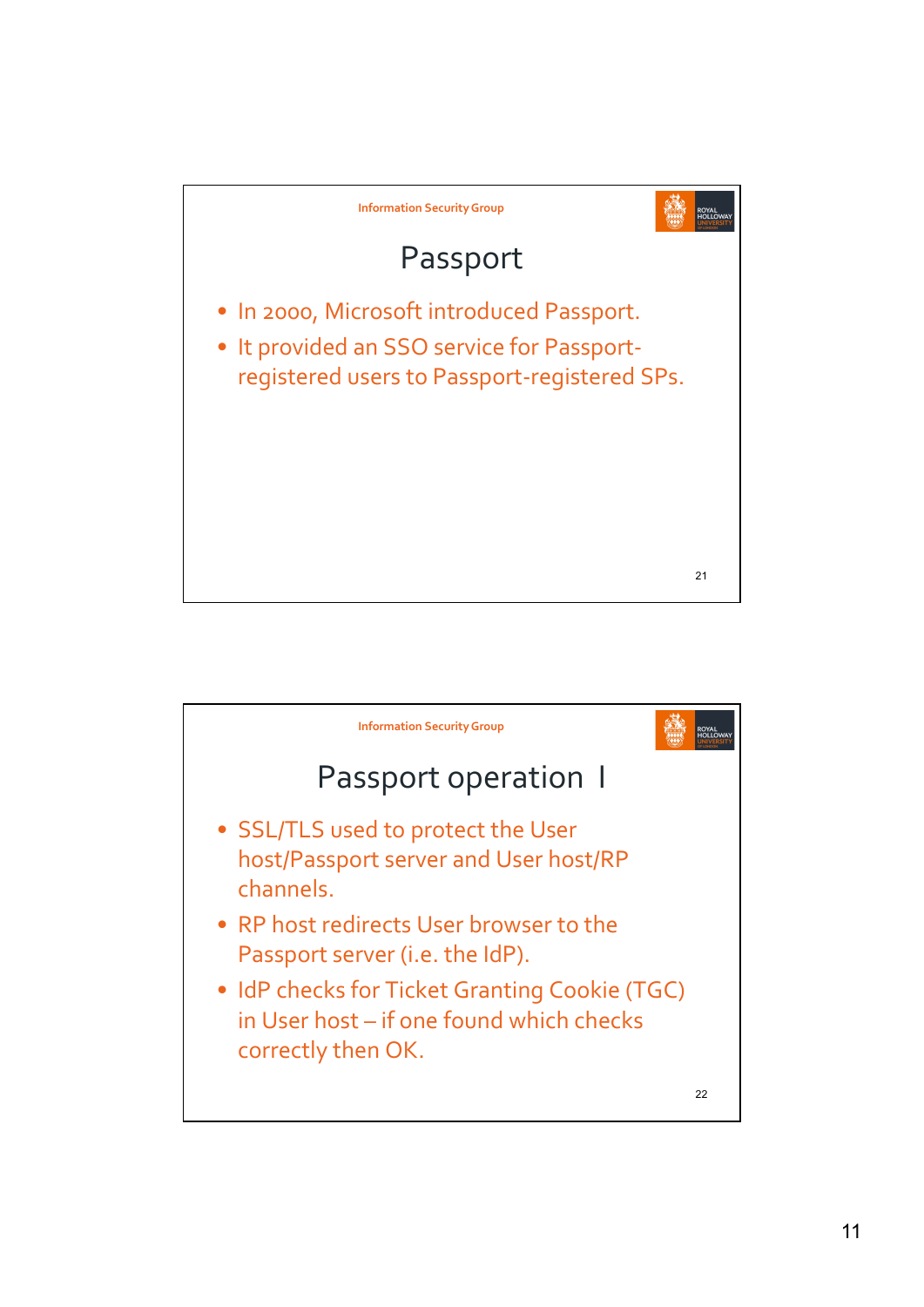

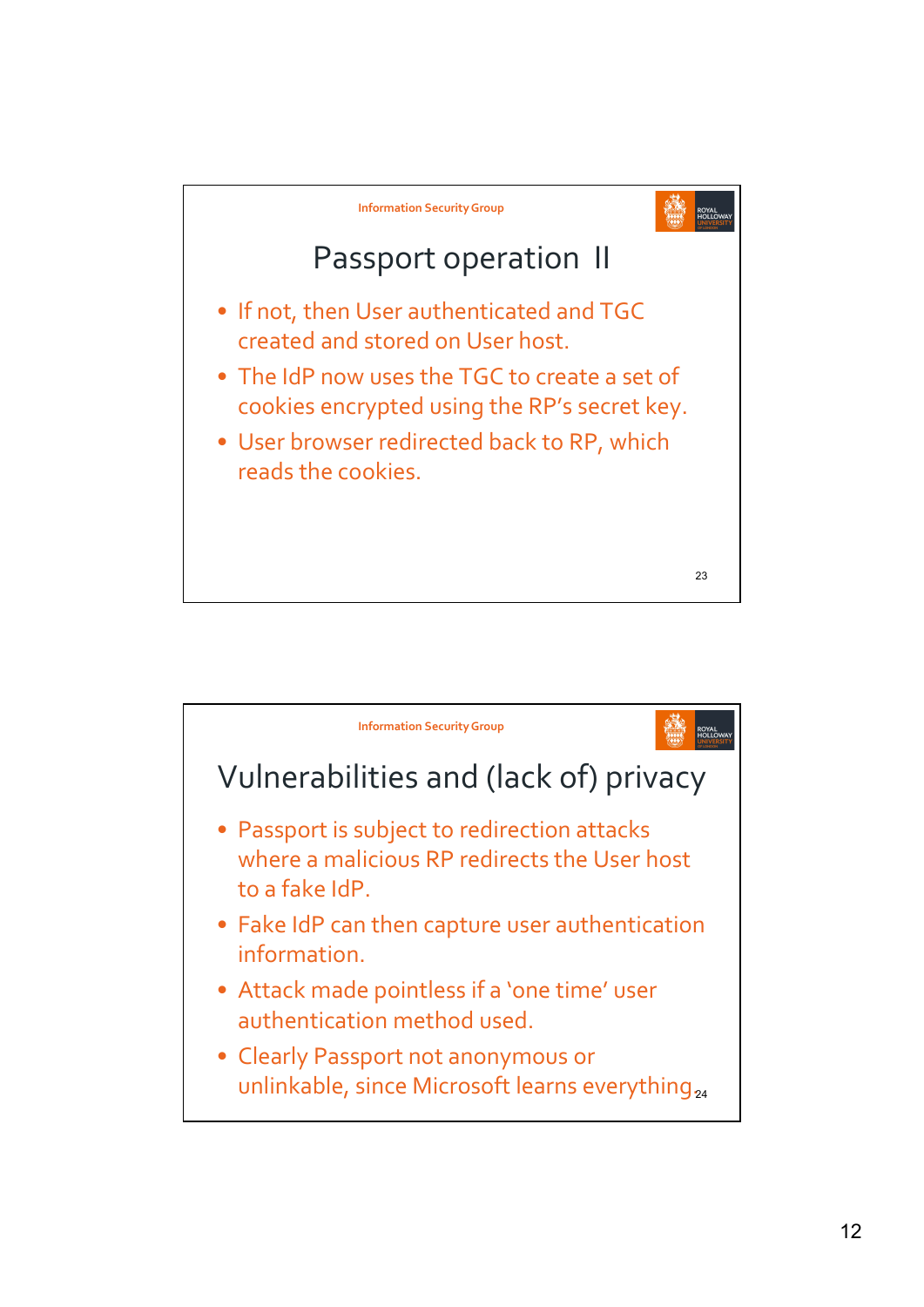

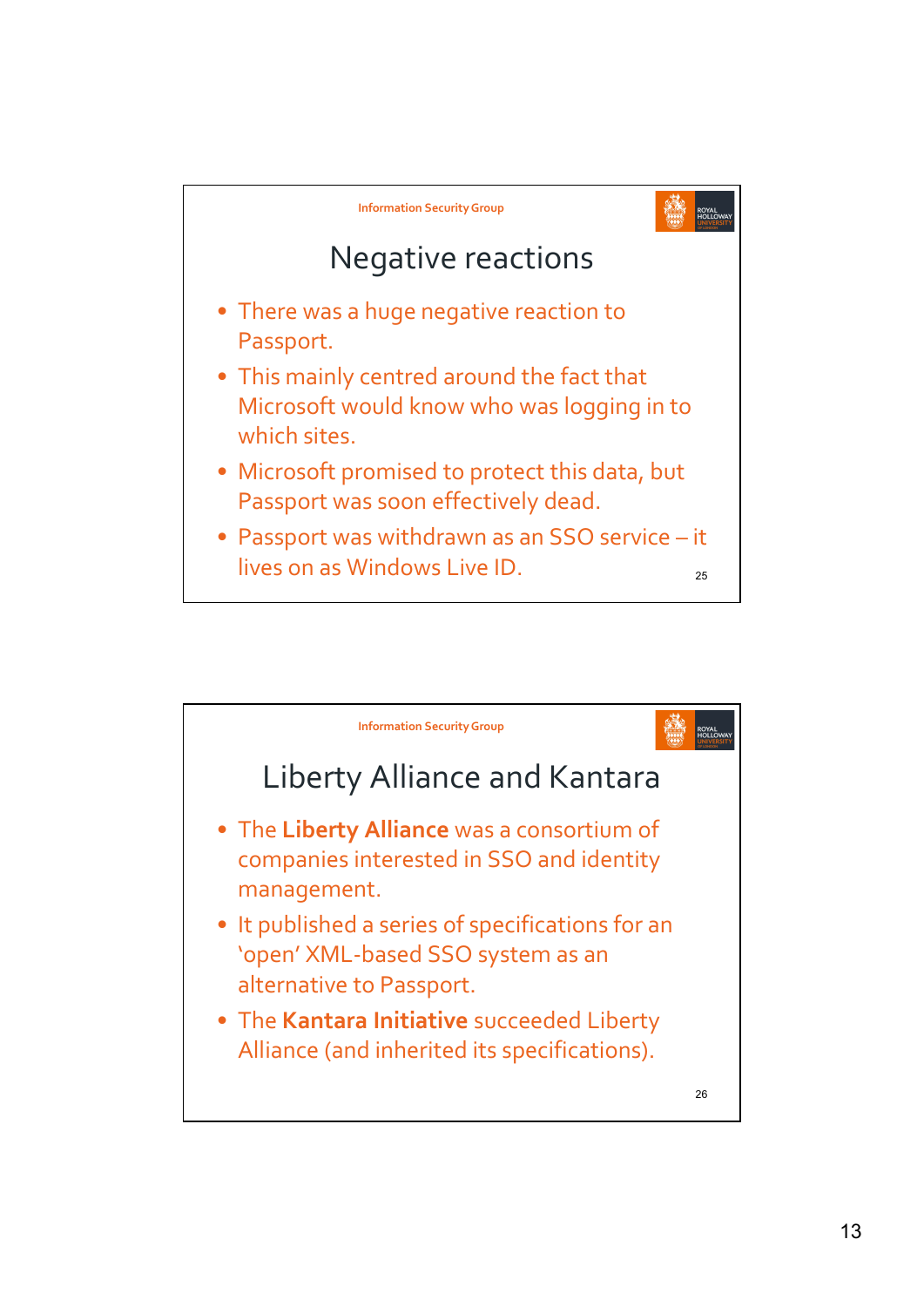

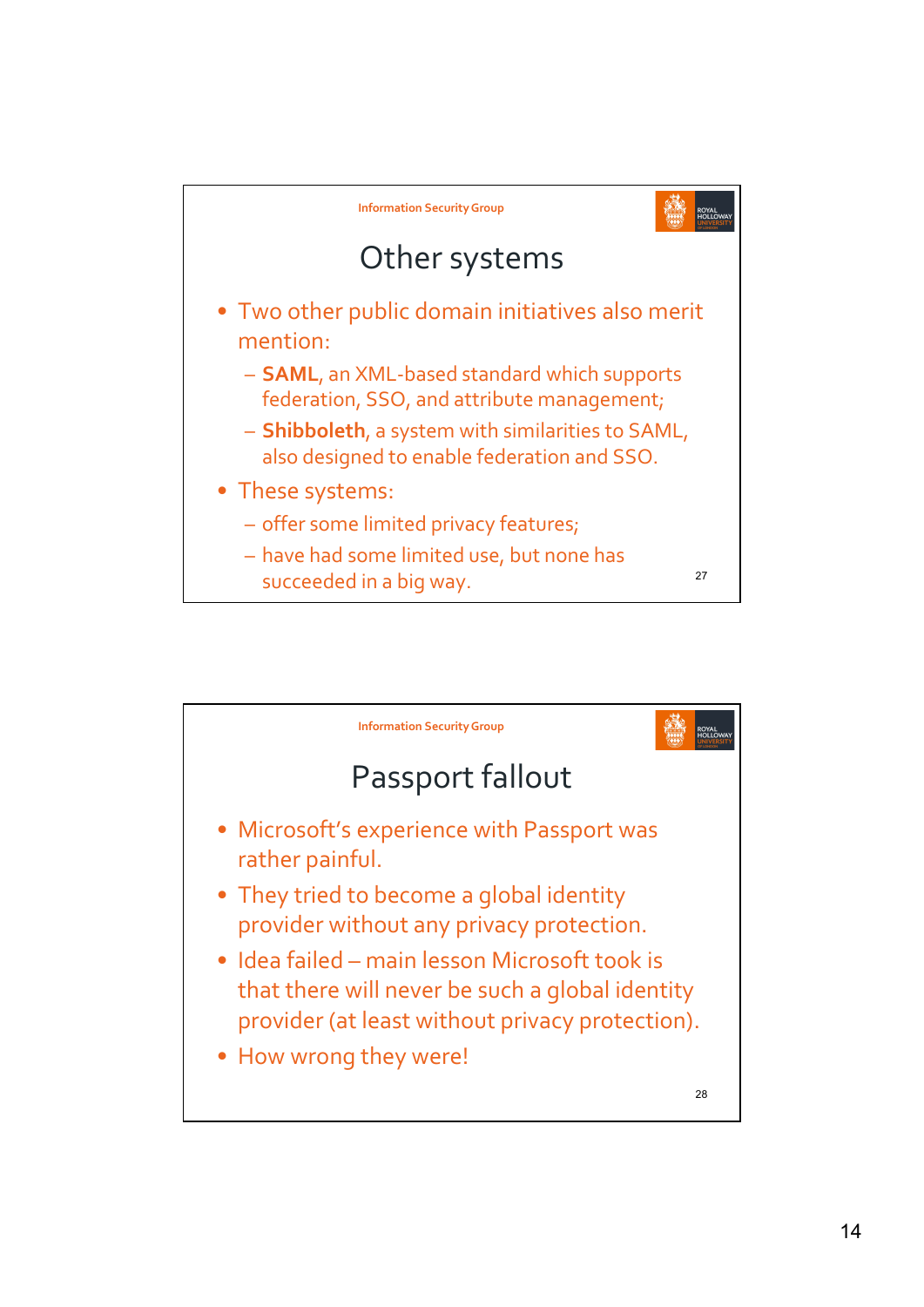

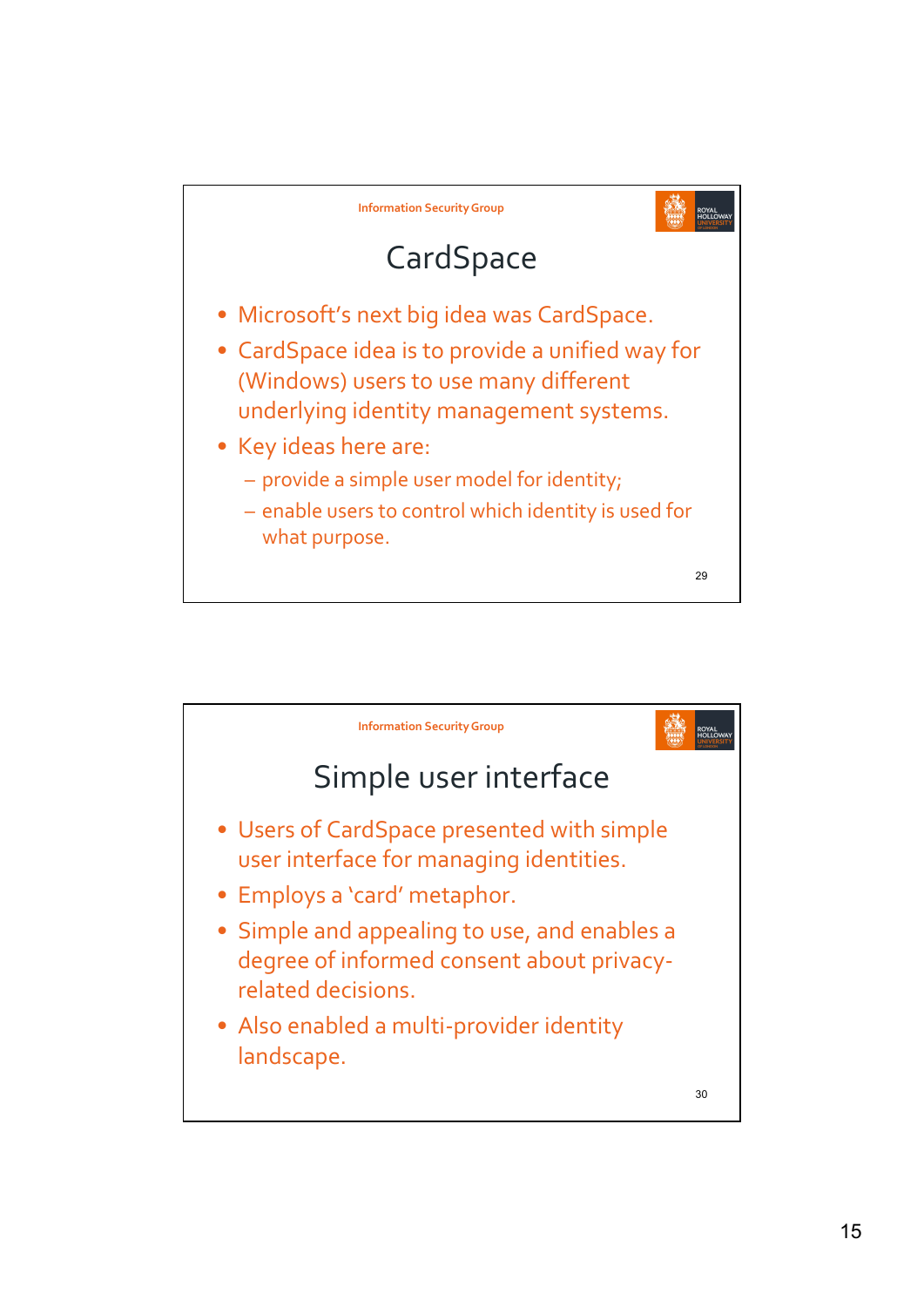

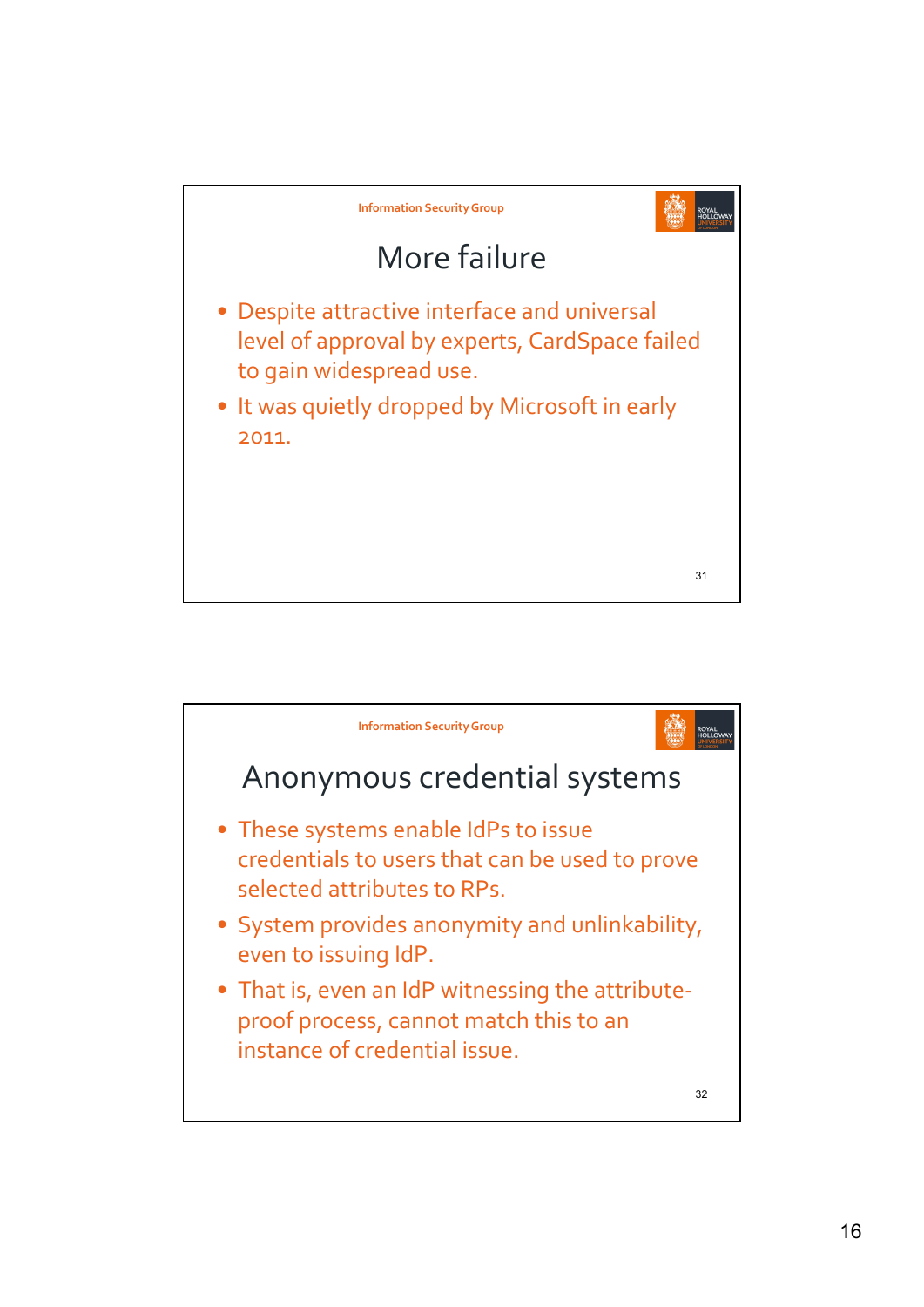

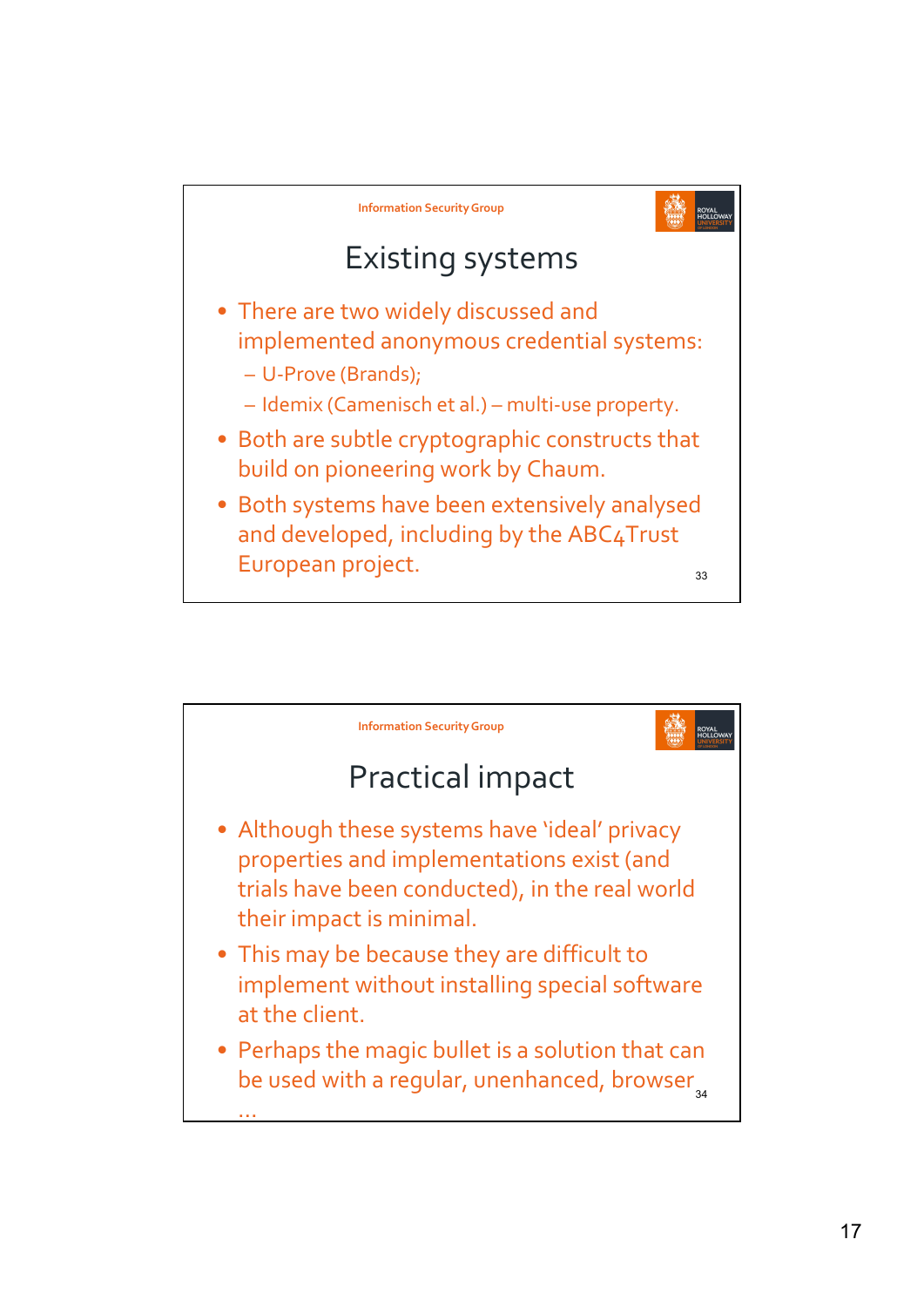

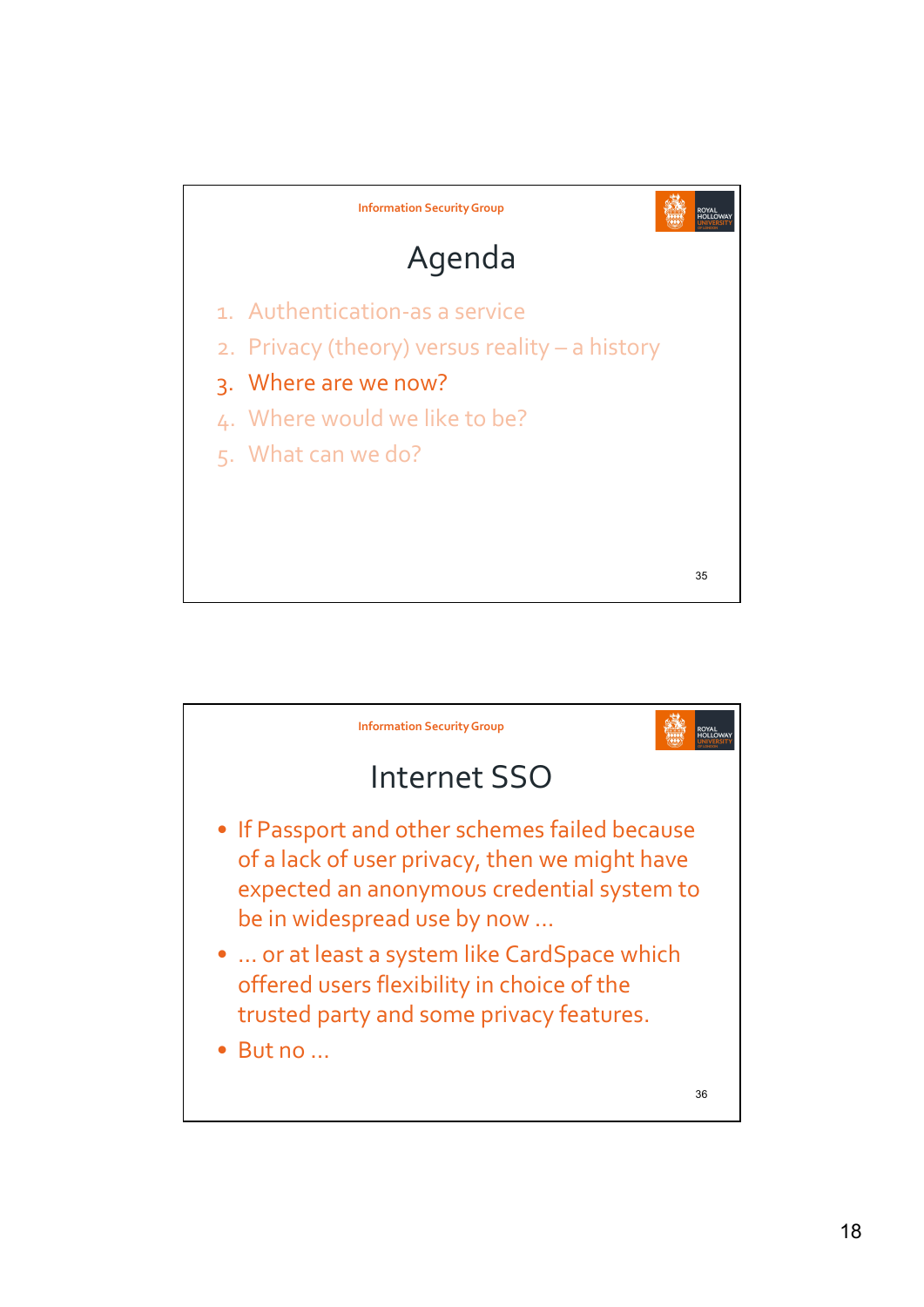

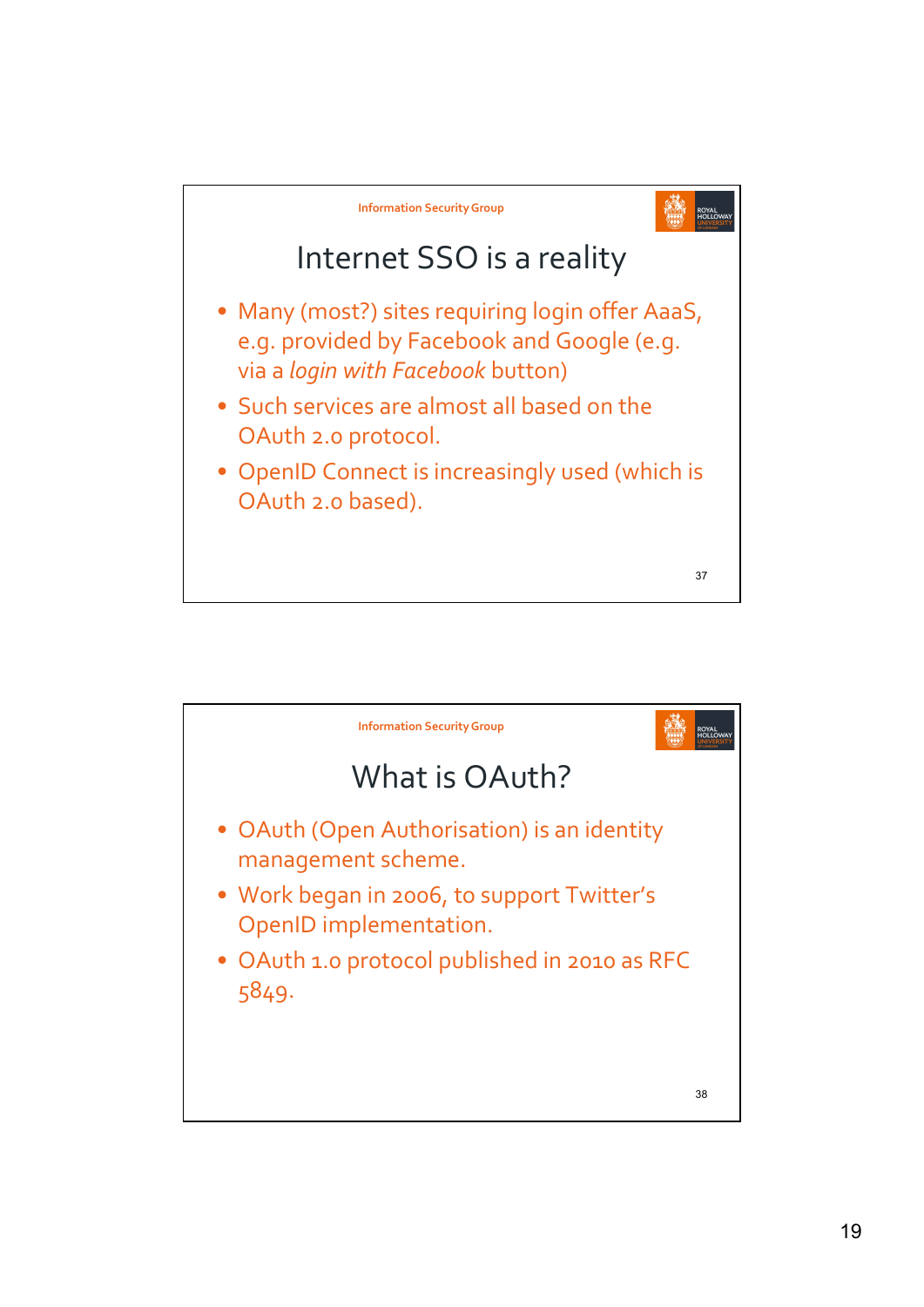

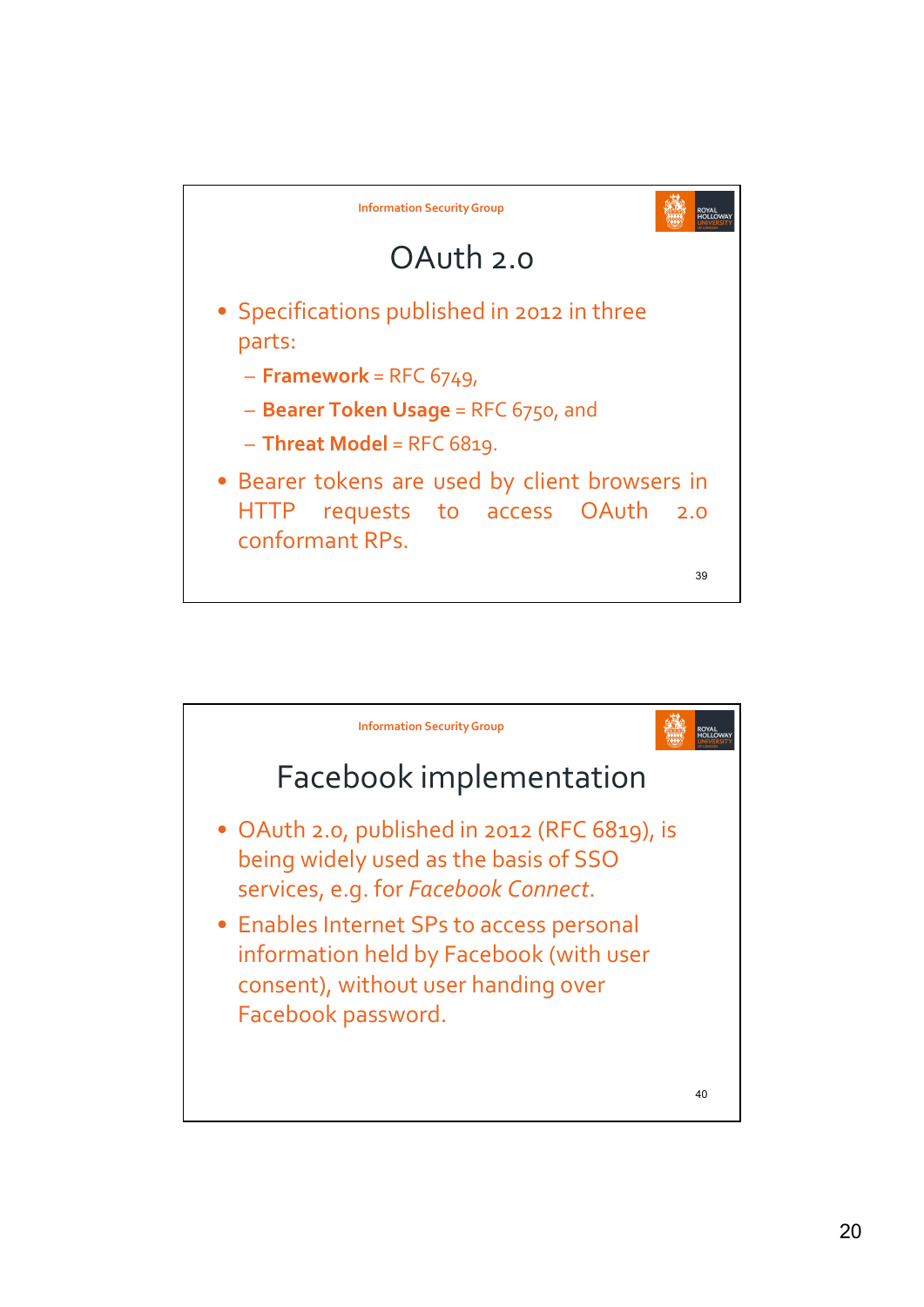

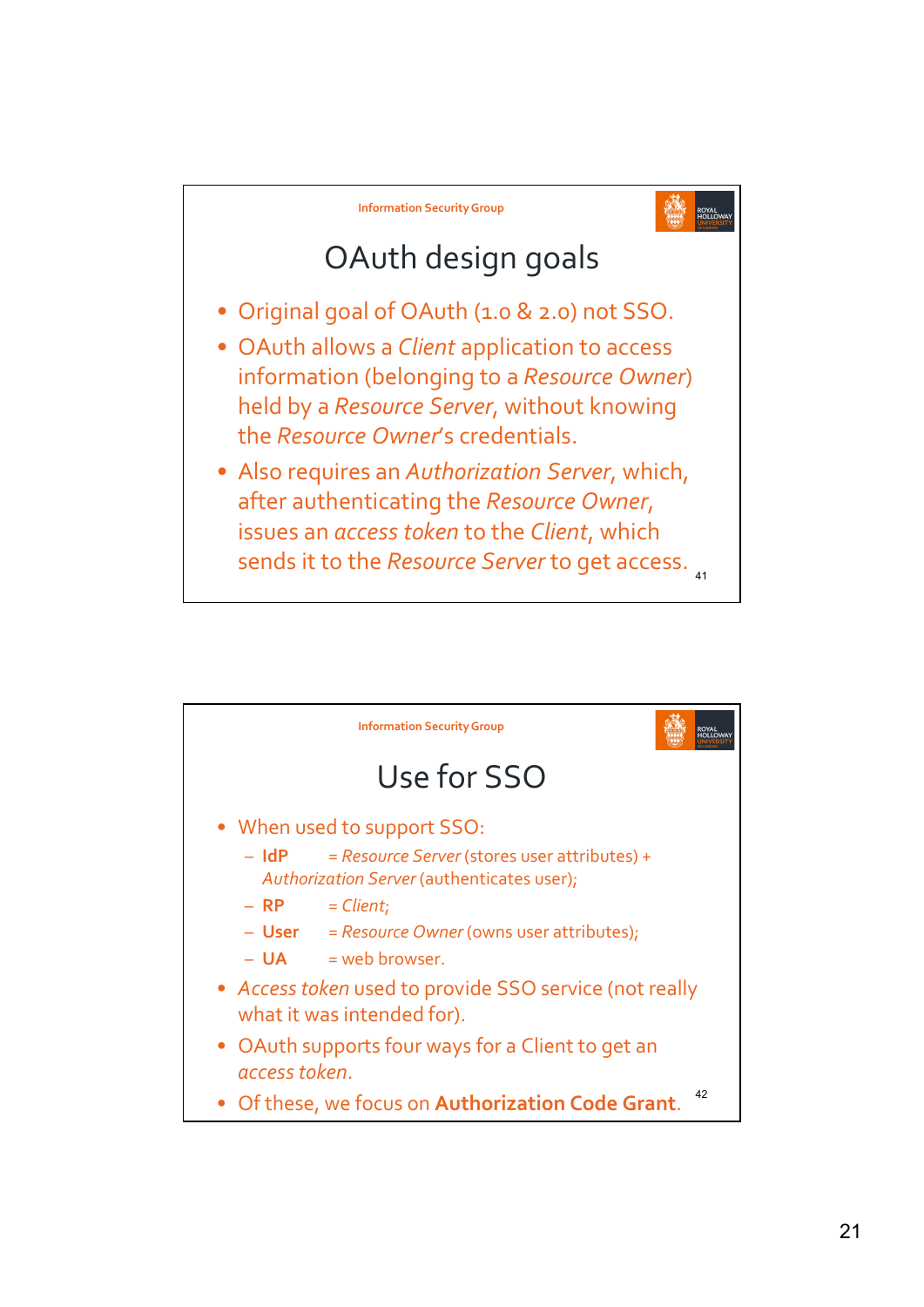

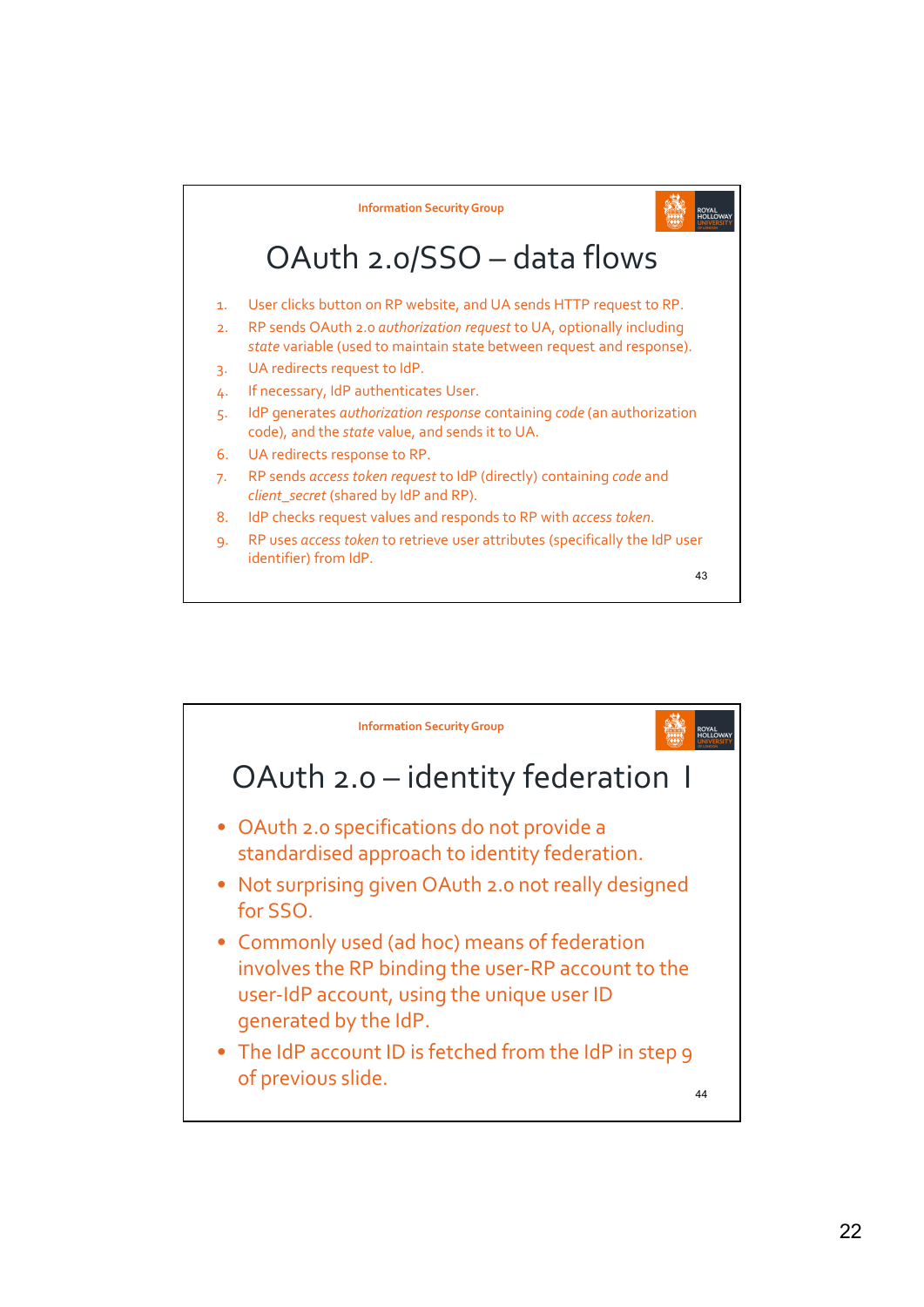

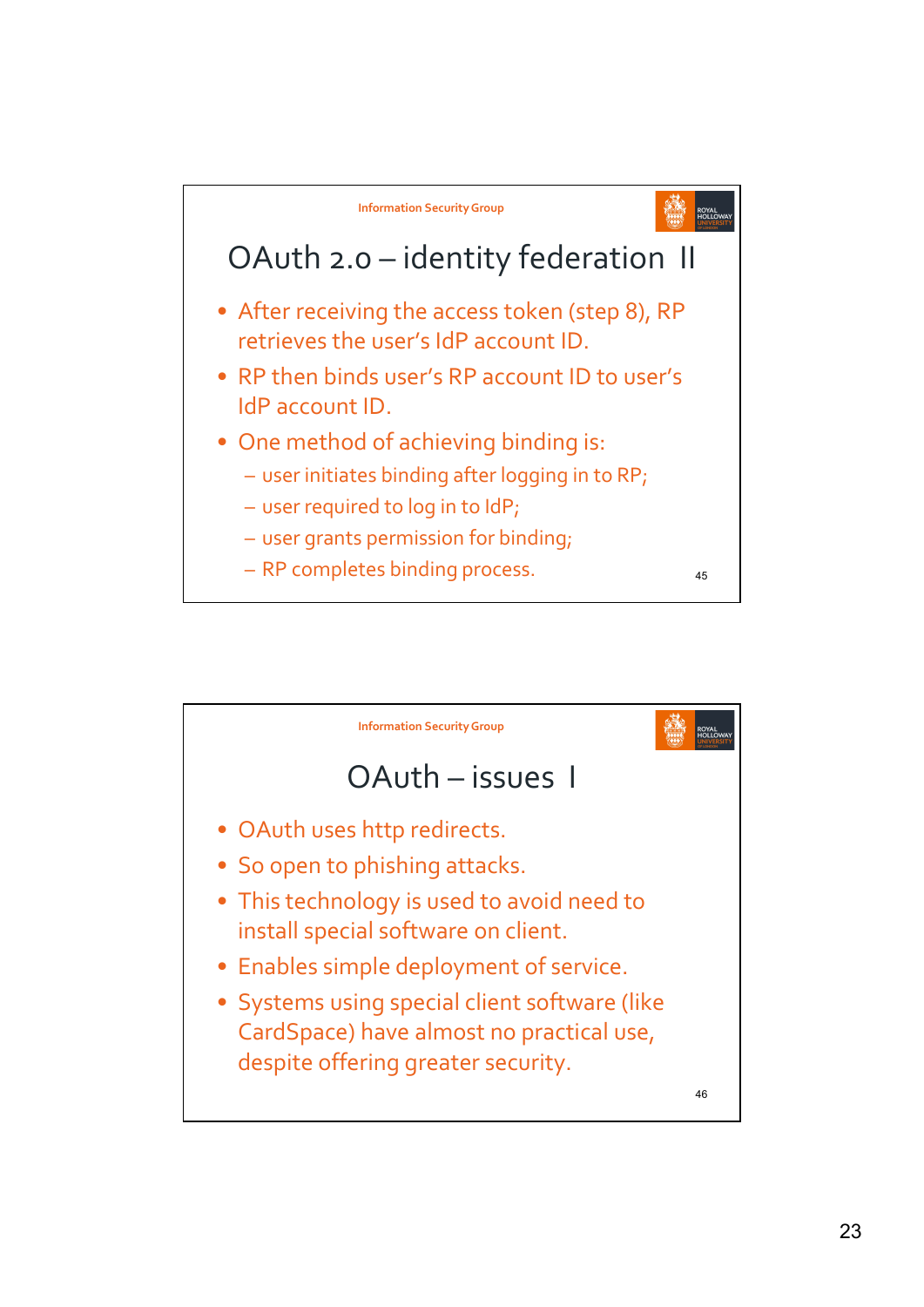

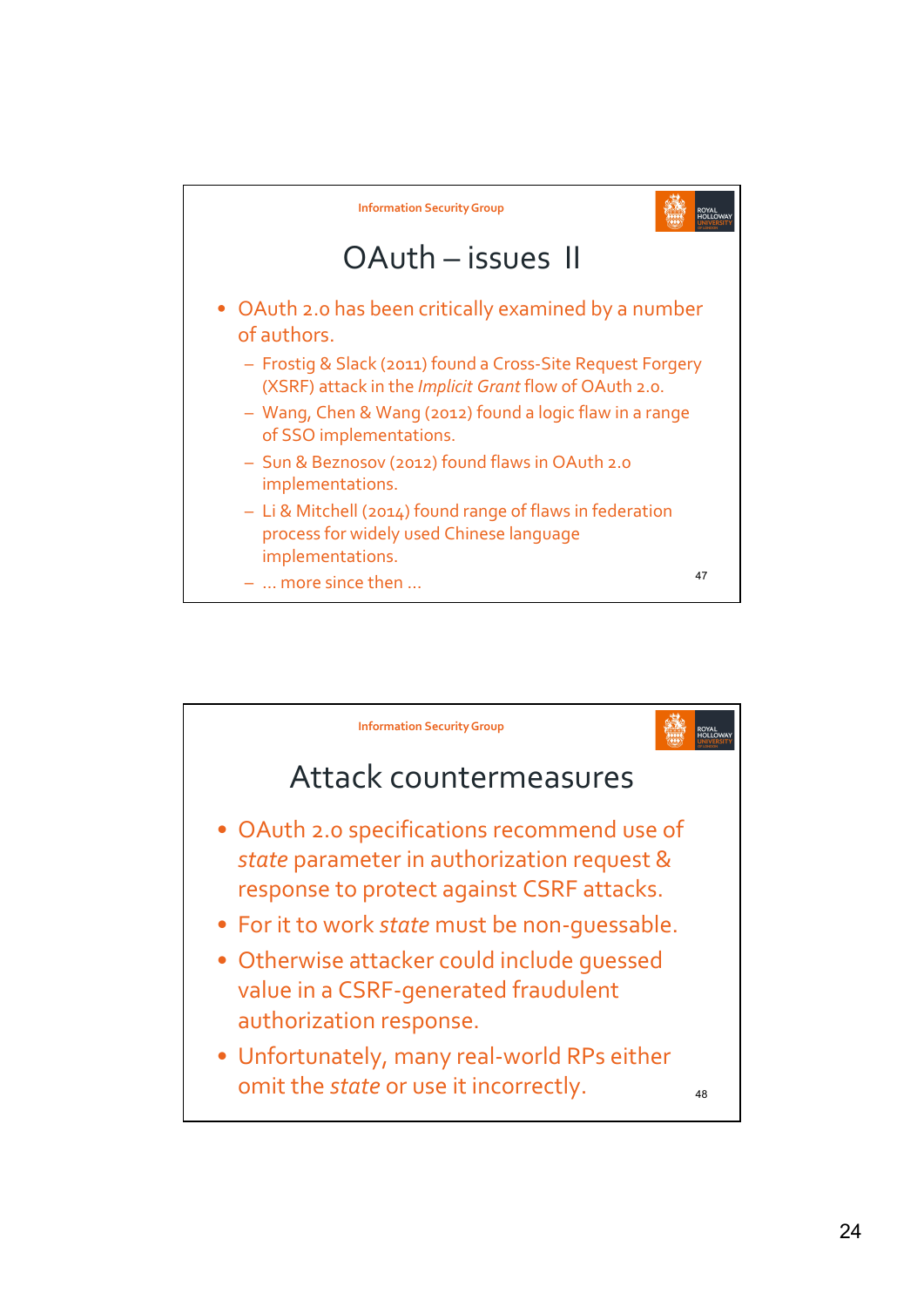

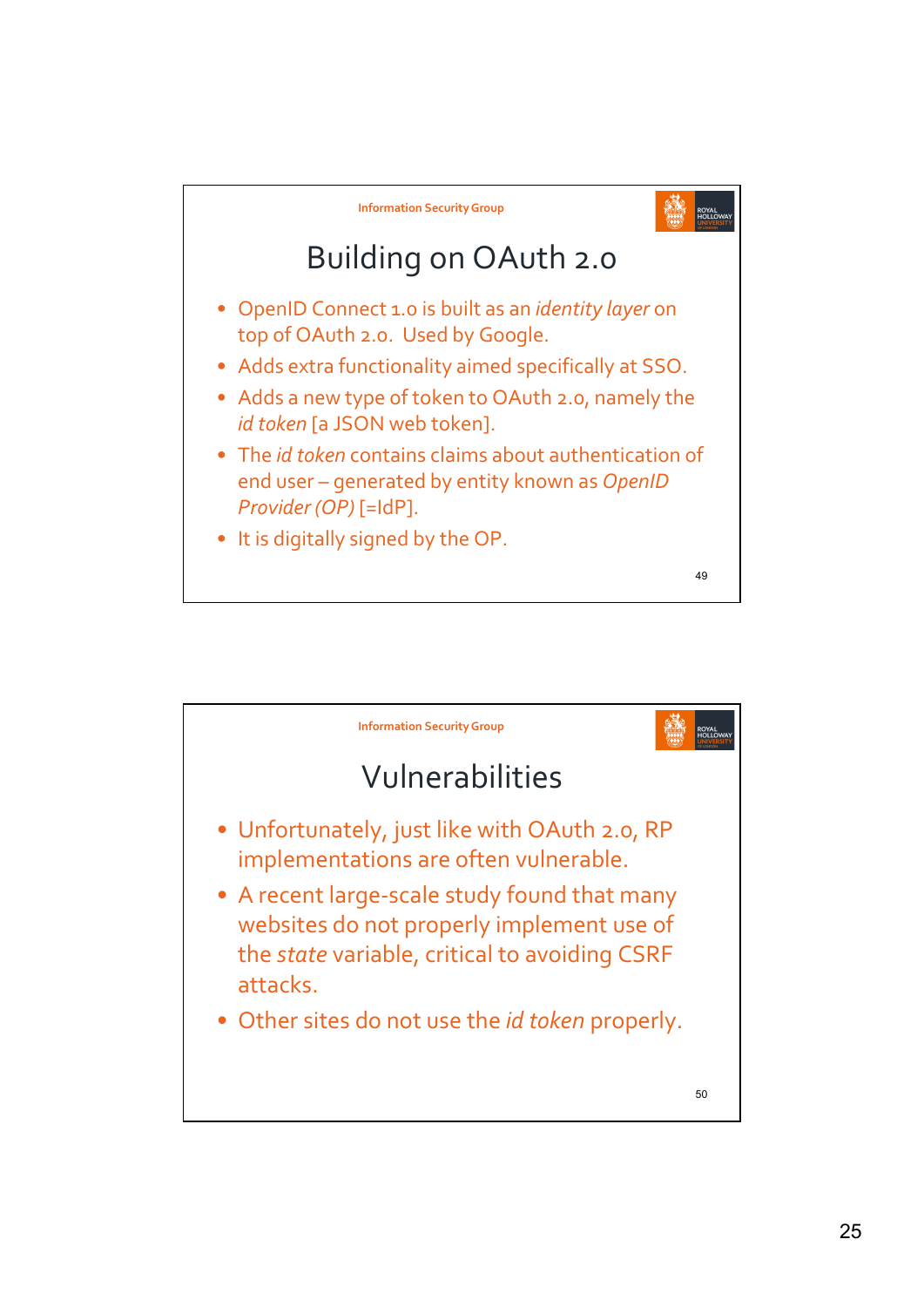

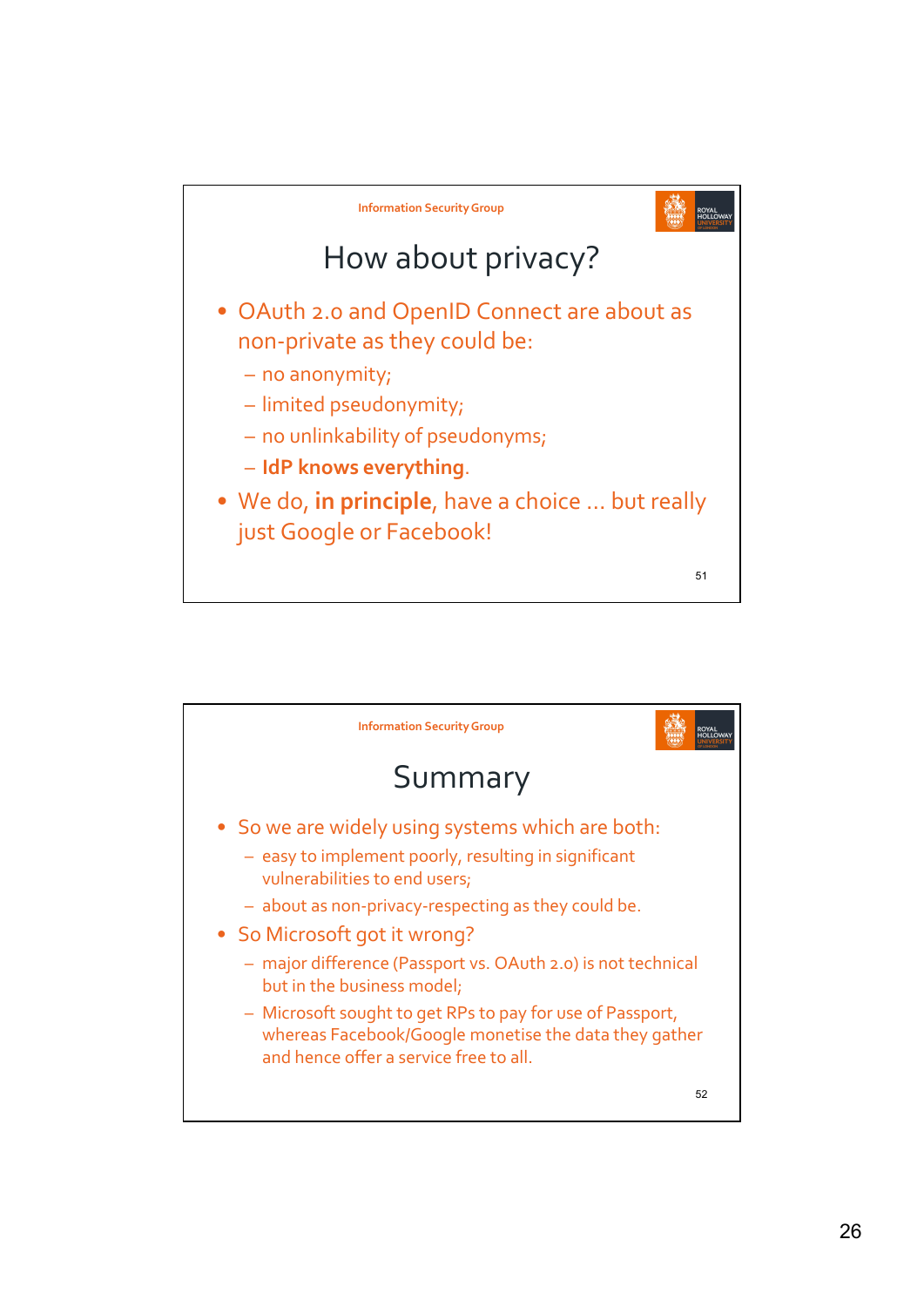

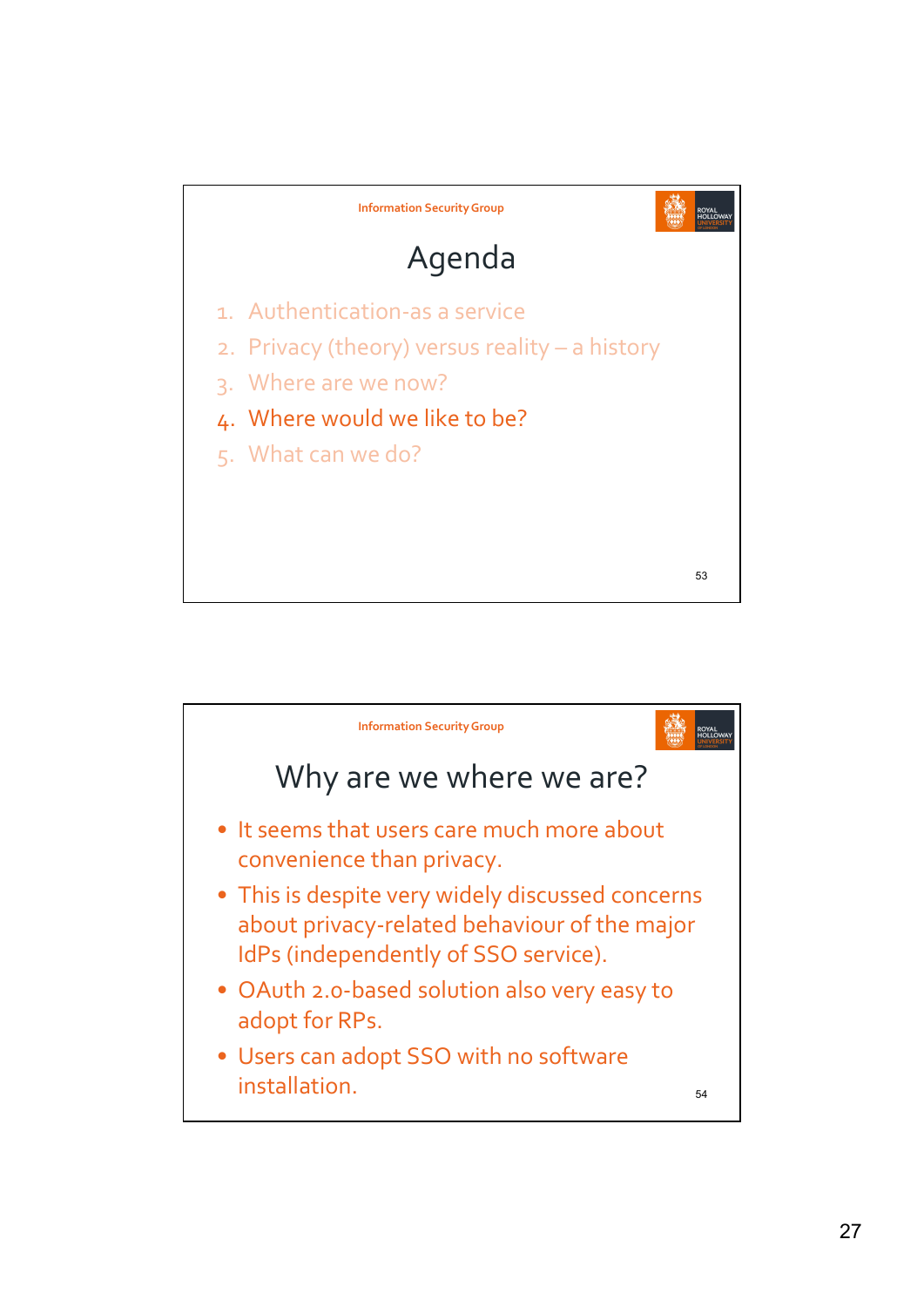

![](_page_27_Figure_1.jpeg)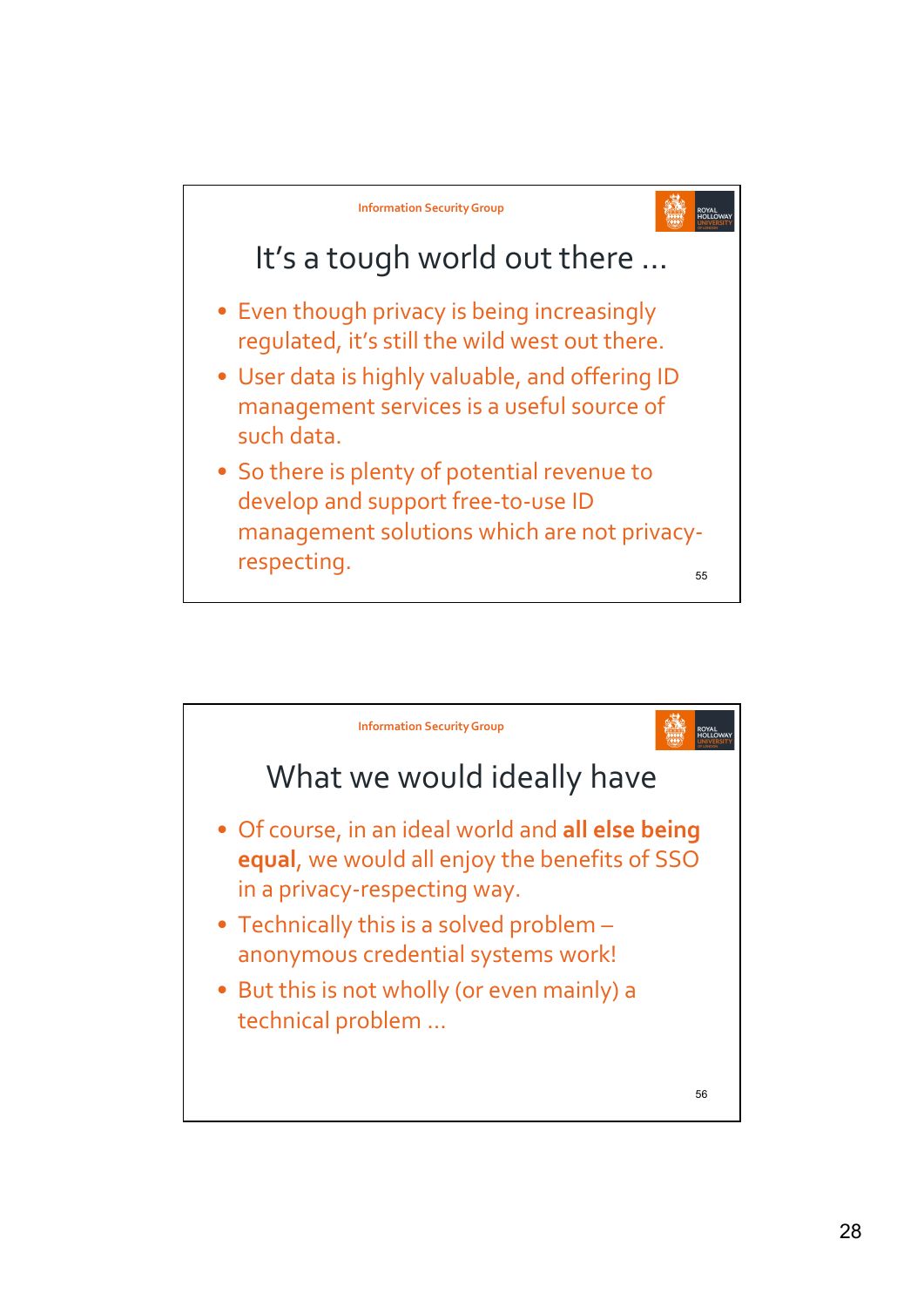![](_page_28_Figure_0.jpeg)

![](_page_28_Figure_1.jpeg)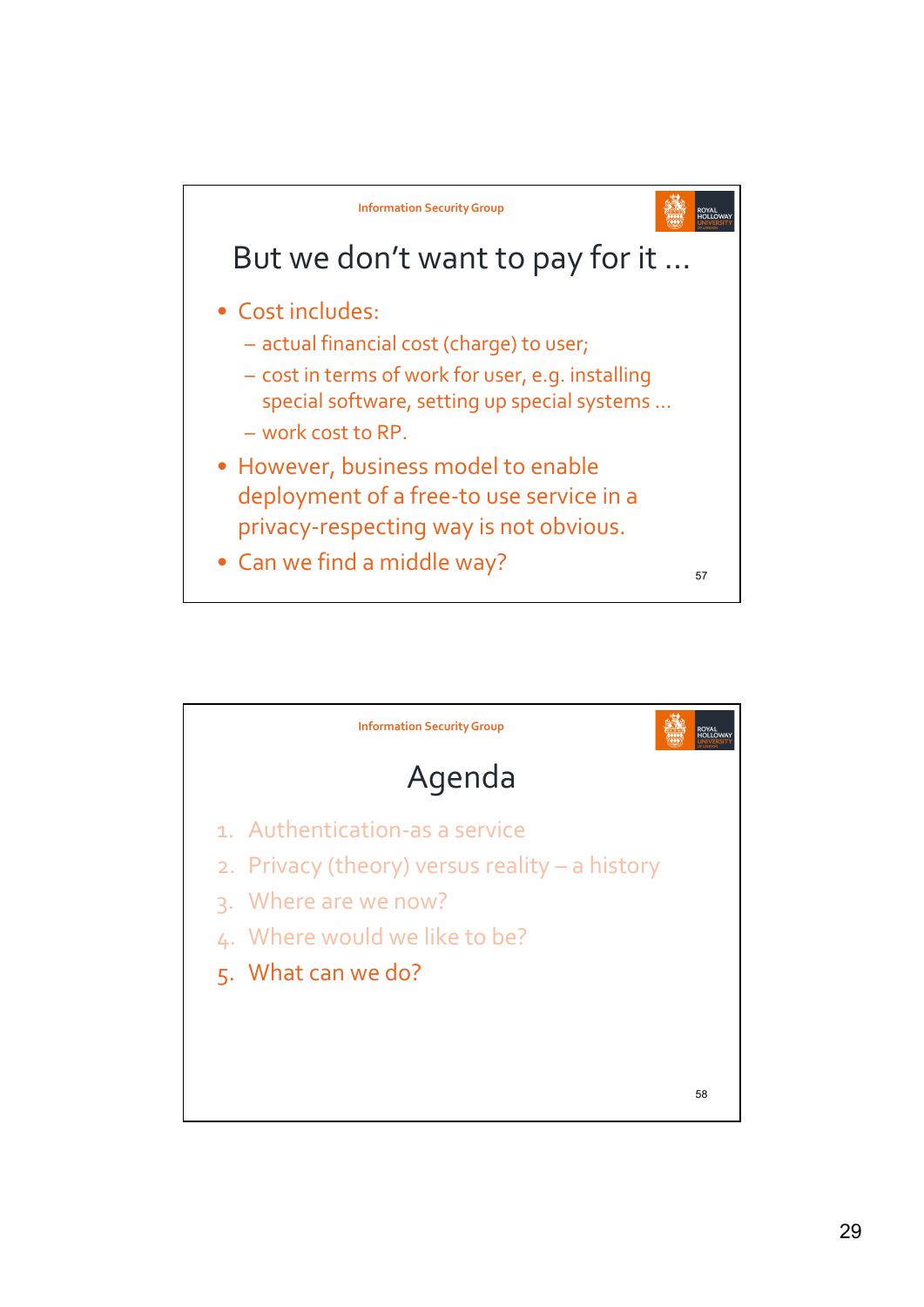![](_page_29_Figure_0.jpeg)

![](_page_29_Figure_1.jpeg)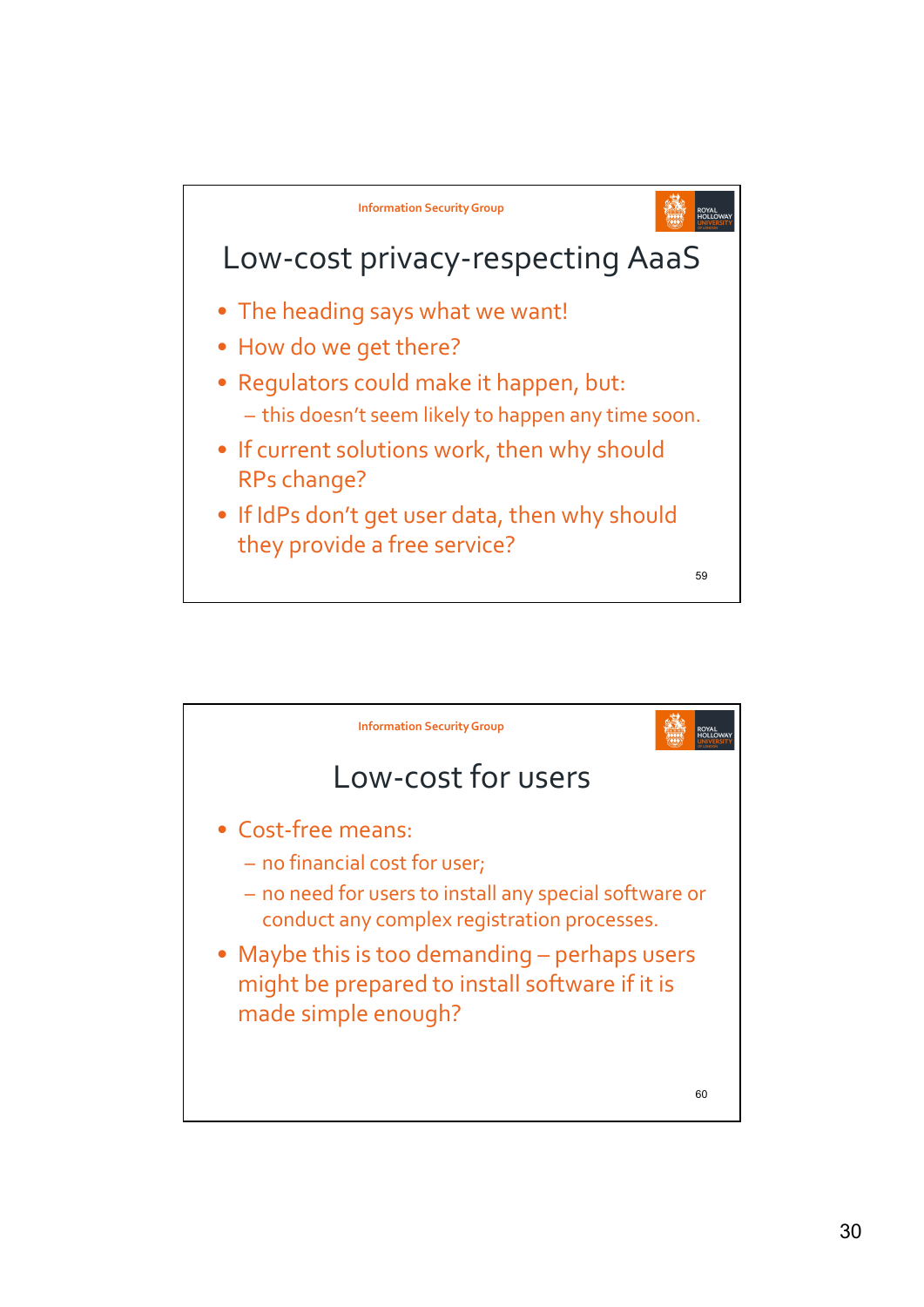![](_page_30_Figure_0.jpeg)

![](_page_30_Figure_1.jpeg)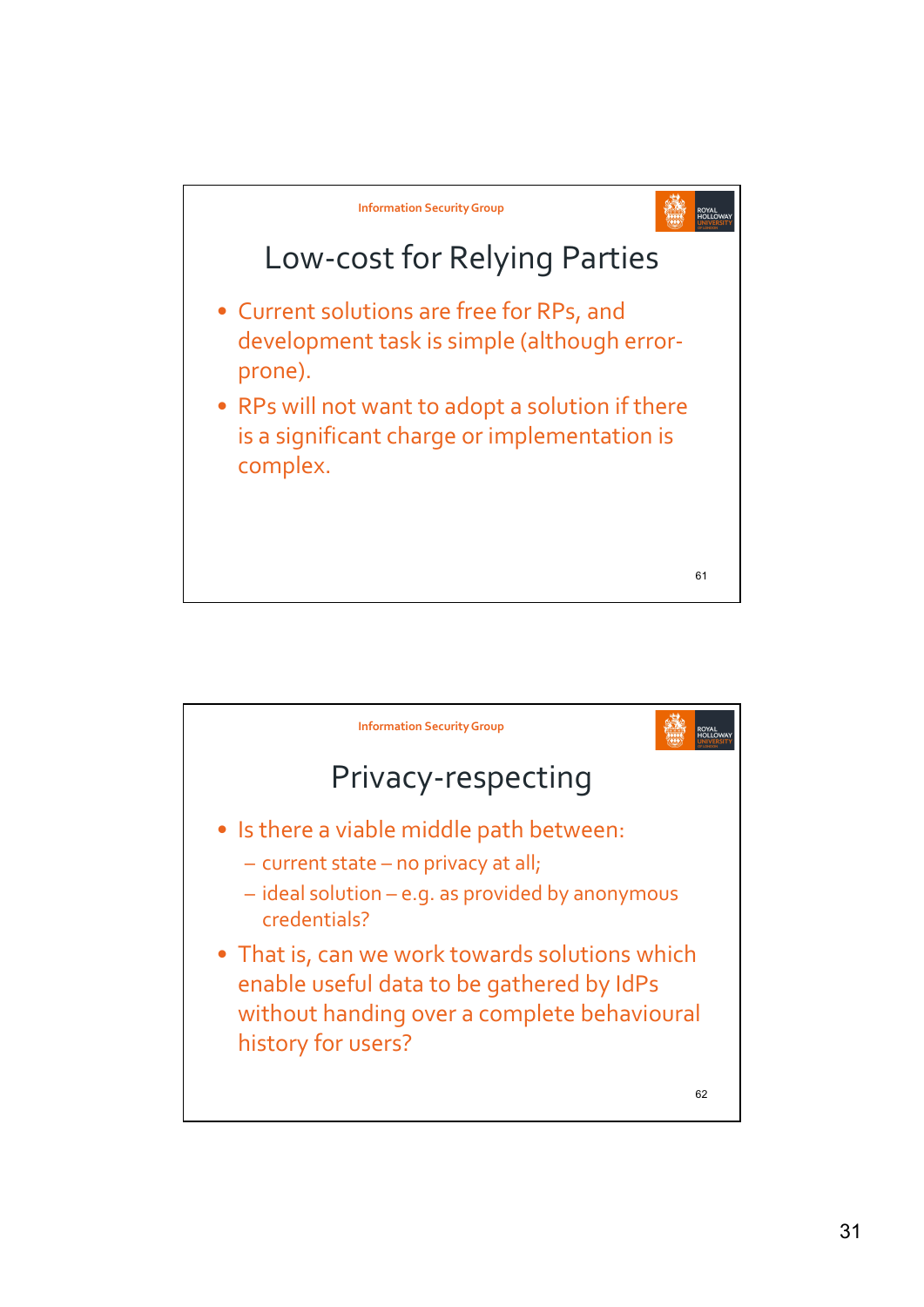![](_page_31_Figure_0.jpeg)

![](_page_31_Picture_1.jpeg)